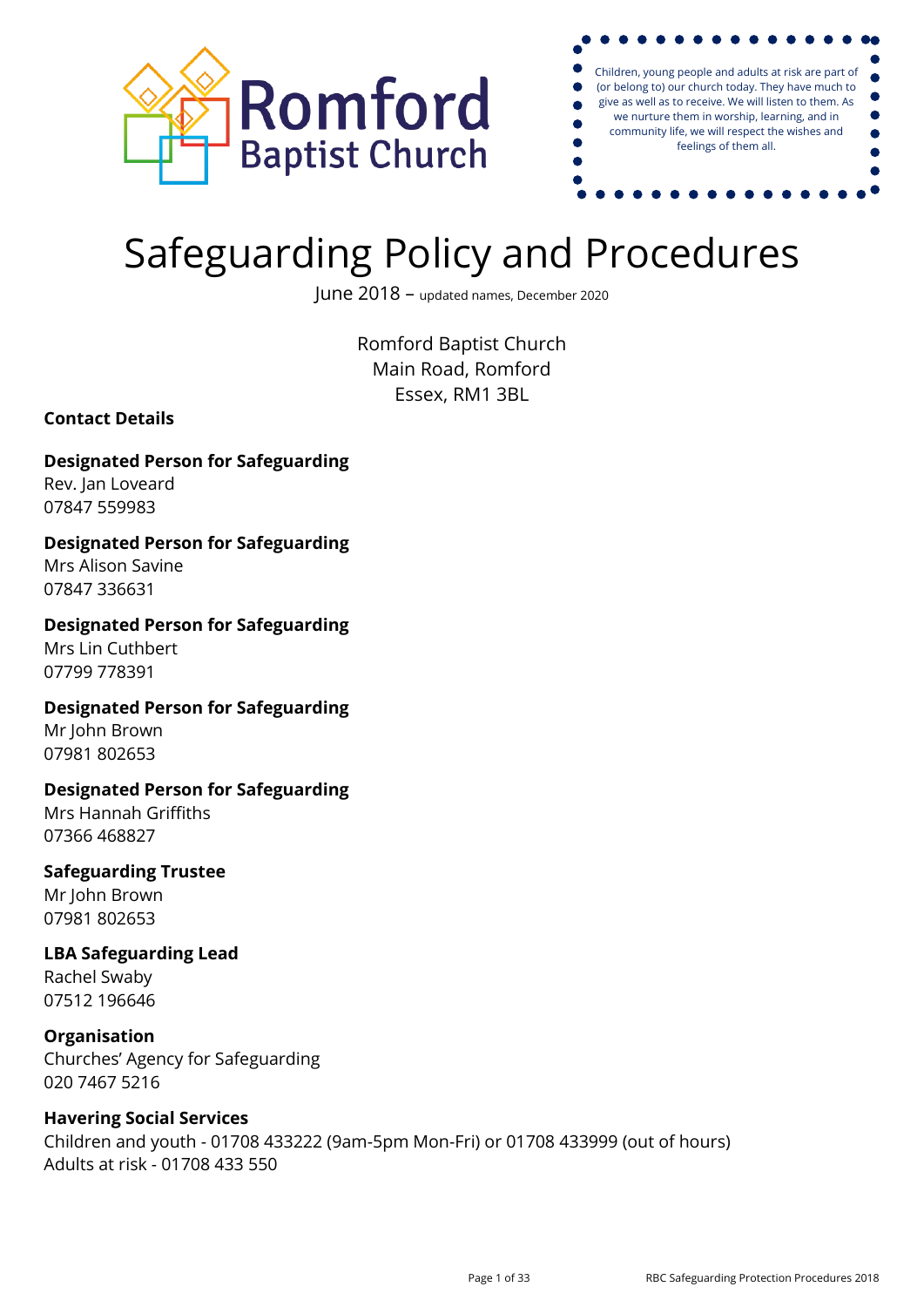# Index

# Safeguarding Policy & Procedures

| Part 1     | <b>Responding to Concerns</b>                         | Page 5  |
|------------|-------------------------------------------------------|---------|
| Part 2     | Safer Recruitment, Support and Supervision of Workers | Page 10 |
| Part 3     | Safe Behaviour                                        | Page 11 |
| Part 4     | Safe Practice and Safe Premises                       | Page 16 |
| Part 5     | A Safe Community                                      | Page 20 |
|            |                                                       |         |
| Appendix 1 | Detailed guidance on reporting requirements           | Page 23 |
| Appendix 2 | Definitions of Abuse                                  | Page 25 |
| Appendix 3 | Safeguarding Incident Report Form                     | Page 27 |
| Appendix 4 | Body Chart                                            | Page 31 |
| Appendix 5 | Guidelines for Reporting Allegations of Abuse         | Page 32 |
| Appendix 6 | Child Consent Form                                    | Page 33 |
| Appendix 7 | Youth Consent Form                                    | Page 34 |
| Appendix 8 | Adults at risk Consent Form                           | Page 35 |
| Appendix 9 | <b>Accident Report Form</b>                           | Page 36 |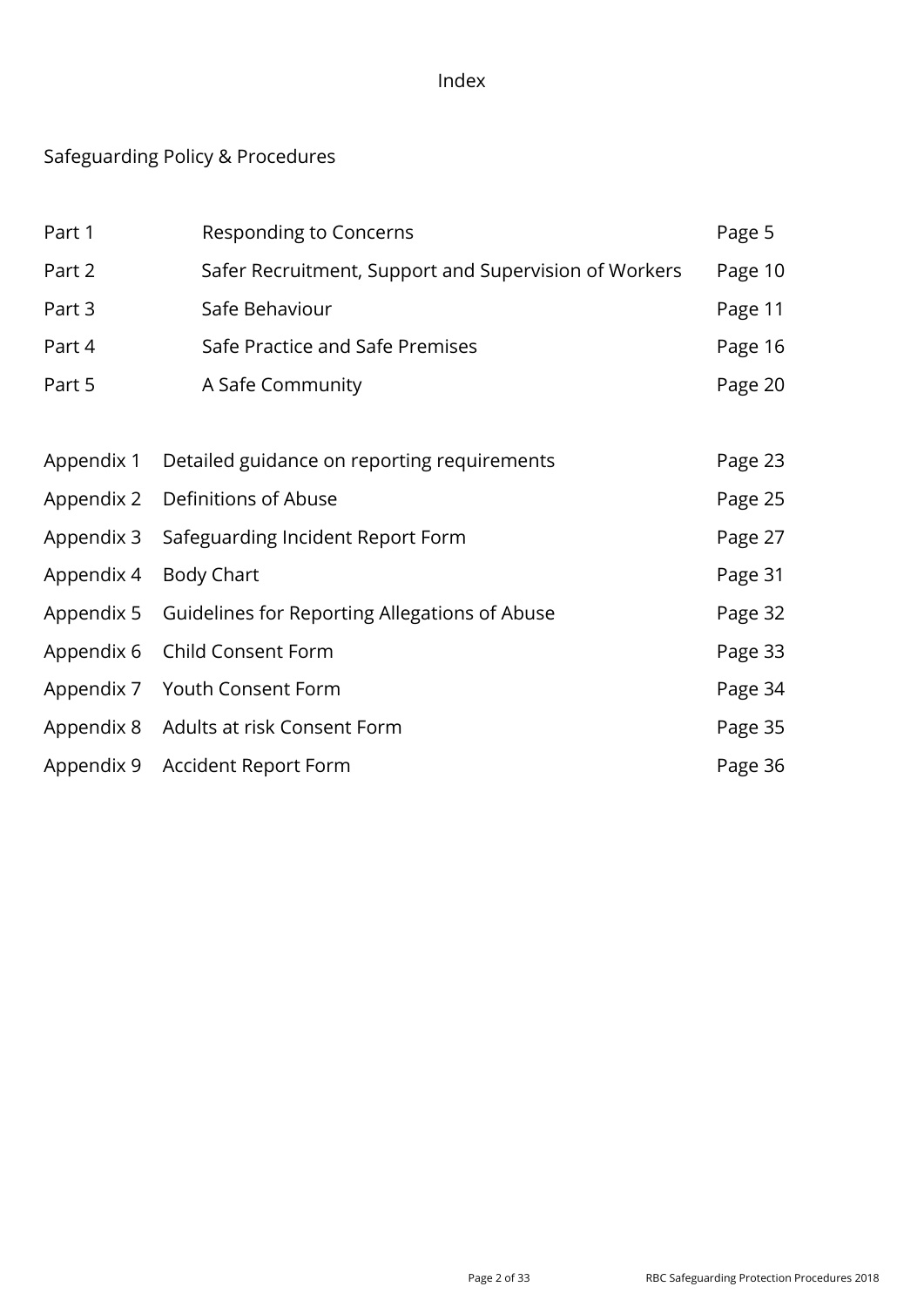#### **Policy Statement**

#### **Safeguarding Children, Young People and Adults at risk at Romford Baptist Church<sup>1</sup>**

The vision of Romford Baptist Church ("the church") is: **Where God is building new lives**

In fulfilling this vision the church

- has programmes of activities with children and young people as well as with adults at risk
- welcomes children, young people and adults at risk into the life of our community
- makes our premises available to organisations working with children, young people and adults at risk.

The church recognises its responsibilities in safeguarding all children, young people and adults at risk, regardless of gender, ethnicity or ability.

As members of this church we commit ourselves to the nurturing, protection and safekeeping of all associated with the church and will pray for them regularly.

In pursuit of this, we commit ourselves to this policy and to the development of sound procedures to ensure we implement our policy well.

#### **Prevention and reporting of abuse and responding to concern**

It is the duty of each church member to help prevent the abuse of children, young people and adults at risk (as defined in the footnote below), and the duty of each church member to respond to concerns about the well-being of children, young people and adults at risk. Any abuse disclosed, discovered or suspected will be reported in accordance with our procedures. The church will fully co-operate with any statutory investigation into any suspected abuse linked with the church.

#### **Safe recruitment, support and supervision of workers**

The church will exercise proper care in the selection and appointment of those working with children, young people and adults at risk, whether paid or voluntary. All workers will be provided with appropriate training, support and supervision to promote the safeguarding of children, young people and adults.

#### **Safe behaviour by respecting children and adults at risk**

The church will adopt a code of behaviour for all who are appointed to work with children, young people and adults at risk so that all are shown the respect that is due to them.

#### **Safer working practice**

The church is committed to providing a safe environment for activities with children, young people and adults at risk and will adopt ways of working with them that promote their safety and well-being.

#### **A safer community**

The church is committed to the prevention of bullying. The church will seek to ensure that the behaviour of any individuals who may pose a risk to children, young people and adults at risk in the community of the church is managed appropriately.

#### **Responsible people**

The church has appointed John Brown Johnson as the Safeguarding Trustee to oversee and monitor implementation of the policy and procedures on behalf of the church's charity trustees.

The church has appointed John Brown, Lin Cuthbert, Hannah Griffiths, Jan Loveard and Alison Savine as the Designated Persons for Safeguarding to:

- advise the church on any matters related to the safeguarding of children, young people and adults at risk.
- take the appropriate action when abuse is disclosed, discovered or suspected.

Where possible, the church Safeguarding Team will work together if and when issues arise. However, each person has a responsibility to report allegations of abuse as soon as they are raised.

<sup>1</sup> For the purpose of this policy, the term 'child' refers to anyone under the age of 18 years.

There is no standard single definition for an adult at risk, so for our policy we are using the following simple definition taken from CCPAS (Churches' Child Protection Advisory Service):

*<sup>&#</sup>x27;Any adult aged 18 or over who due to disability, mental function, age, illness or traumatic circumstances may not be able to take care or protect themselves against the risk of significant harm, abuse, bullying, harassment, mistreatment or exploitation'.*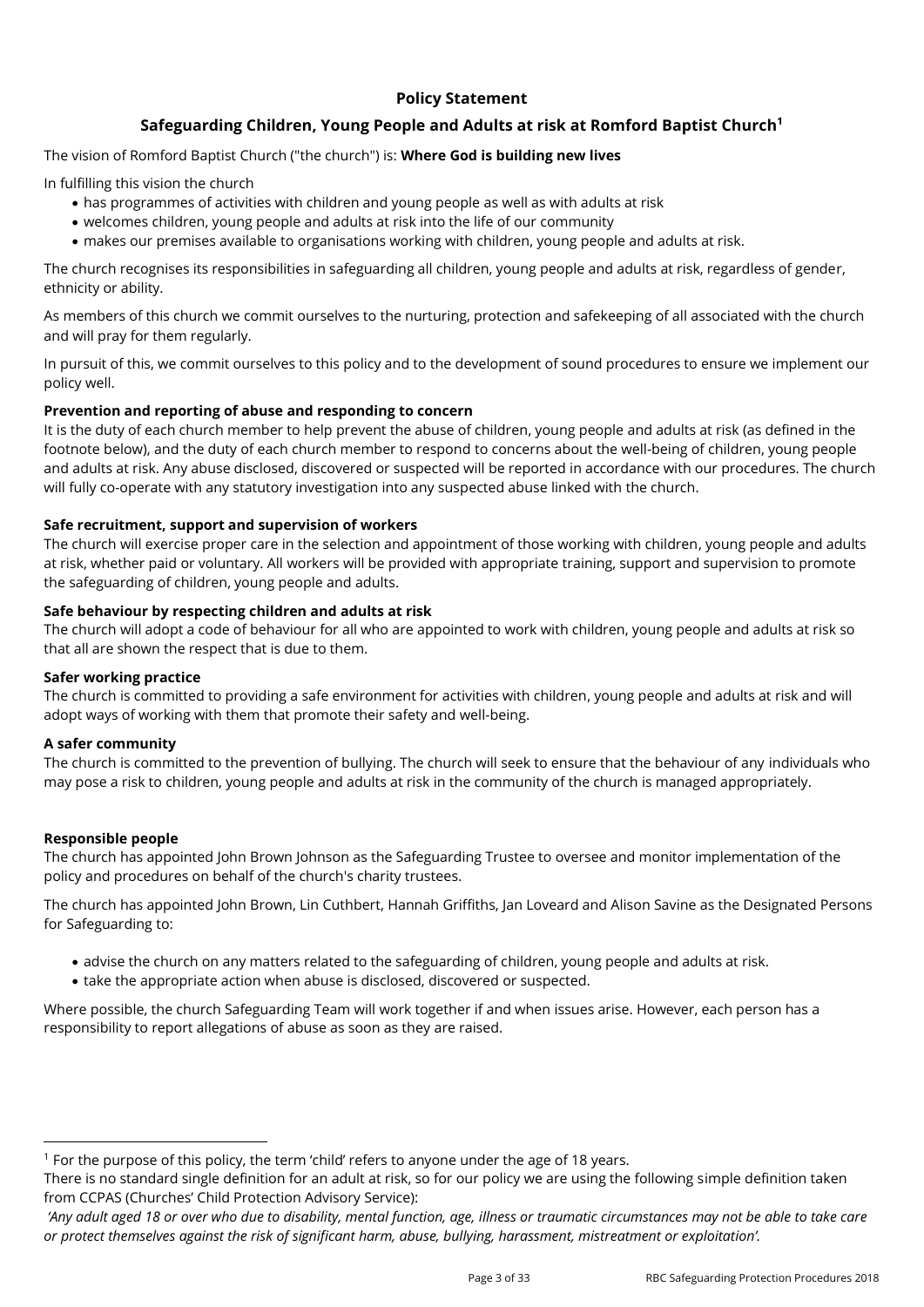#### **Policy and procedures**

A summary of the policy statement together with photos and contact details of the Designated Persons for Safeguarding will be displayed permanently on the noticeboard in the Foyer, Willow Hall and Youth Lounge. A full copy of the Safeguarding document will be permanently held in the church office.

Each worker with children, young people and adults at risk, whether paid or voluntary, will be given a full copy of the policy and procedures and will be asked to sign to confirm that they will follow them as well as part of the process of application.

A full copy of the policy and procedures will be made available on request to any member of the church, the parents or carers of any child, young person or adult at risk from the church or any other person associated with the church.

The policy and procedures will be monitored and reviewed annually, and any necessary revisions adopted into the policy and implemented through our procedures.

The policy statement will be read annually at the summer church meeting together with any updates on Safeguarding Procedures.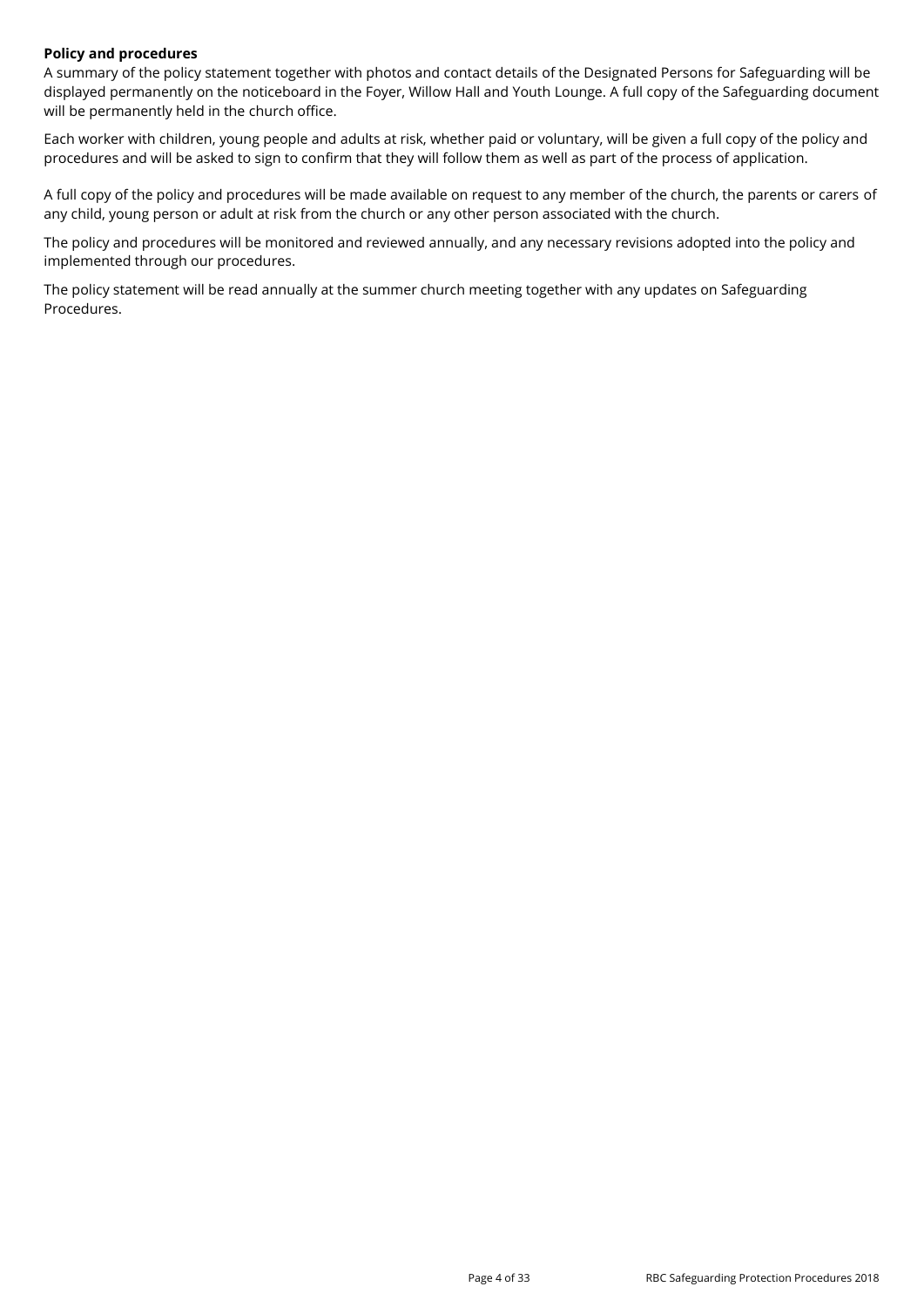# **A. Responding to concerns**

Everyone has a responsibility to report any safeguarding concerns:

- If the behaviour of a child or adult at risk gives any cause for concern
- If an allegation is made in any context about a child or adult at risk being harmed
- If the behaviour of any individual towards children or adults at risk causes concern.

These should be reported immediately to one of the Designated Persons for Safeguarding who will review and report to the Safeguarding Team. After the decision has been made as to what action should be taken, support may need to be offered to all parties (see section D of Part 1 for more details). Where formal referrals are made, reports may need to be made to the Disclosure and Barring Service (DBS) and the Charity Commission at the end of the process. If a member of the church Safeguarding Team is implicated in the situation, any reports or concerns should be passed to another member of the church Safeguarding Team.

#### **If you think that anyone is in imminent danger of harm, a report should be made immediately to the police by calling 999**.

#### 1) Understanding, recognising and responding to abuse

Abuse and neglect are forms of maltreatment of a child or adult at risk. Somebody may abuse or neglect a child or adult by inflicting harm, or by failing to act to prevent harm. Children and adults at risk may be abused in a range of settings, by those known to them or, more rarely, by a stranger. They may be abused by an adult or adults or another child or children. For more information please see Appendix 2.

| <b>WHAT TO DO</b>                                                                                                                                                                                                                                                                                                                                                                                                                                                                                                                                                                                                                                                                                                             | <b>WHAT NOT TO DO</b>                                                                                                                                                                                                                                                                                                                                                                                                                                                                                                                                                                                                                                                                                                                                        |
|-------------------------------------------------------------------------------------------------------------------------------------------------------------------------------------------------------------------------------------------------------------------------------------------------------------------------------------------------------------------------------------------------------------------------------------------------------------------------------------------------------------------------------------------------------------------------------------------------------------------------------------------------------------------------------------------------------------------------------|--------------------------------------------------------------------------------------------------------------------------------------------------------------------------------------------------------------------------------------------------------------------------------------------------------------------------------------------------------------------------------------------------------------------------------------------------------------------------------------------------------------------------------------------------------------------------------------------------------------------------------------------------------------------------------------------------------------------------------------------------------------|
| Listen to and acknowledge what is being said.<br>Try to be reassuring & remain calm.<br>Explain clearly what you will do and what will<br>happen next.<br>Try to give them a timescale for when and<br>how you/one of the Designated Persons for<br>Safeguarding will contact them again.<br>Take action - don't ignore the situation.<br>Be supportive.<br>Tell them that:<br>They were right to tell you;<br>You are taking what they have said<br>seriously;<br>It was not their fault;<br>That you will pass this information on to<br>the appropriate people, with their<br>permission;<br>Be open and honest.<br>Give contact details for them to report any<br>further details or ask any questions that may<br>arise. | Do not promise confidentiality.<br>$\bullet$<br>Do not show shock, alarm, disbelief or disapproval.<br>$\bullet$<br>Do not minimise what is being said.<br>$\bullet$<br>Do not ask probing or leading questions, or push for<br>$\bullet$<br>more information.<br>Do not offer false reassurance.<br>$\bullet$<br>Do not delay in contacting one of the Designated<br>Persons for Safeguarding (DPS).<br>Do not contact the alleged abuser.<br>$\bullet$<br>Do not investigate the incident any further.<br>$\bullet$<br>Never leave a child or adult at risk waiting to hear<br>$\bullet$<br>from someone without any idea of when or where<br>that may be.<br>Do not pass on information to those who don't need<br>to know; not even for prayer ministry. |

#### 2) How to respond when someone wants to talk about harm or abuse

### 3) What to do when someone talks about harm or abuse

You need to make a careful written record of what has been observed as follows using a standard Safeguarding Incident Report Form (Appendix 3) and the concern must be passed on to one of the church Safeguarding Team immediately or certainly within 24 hours: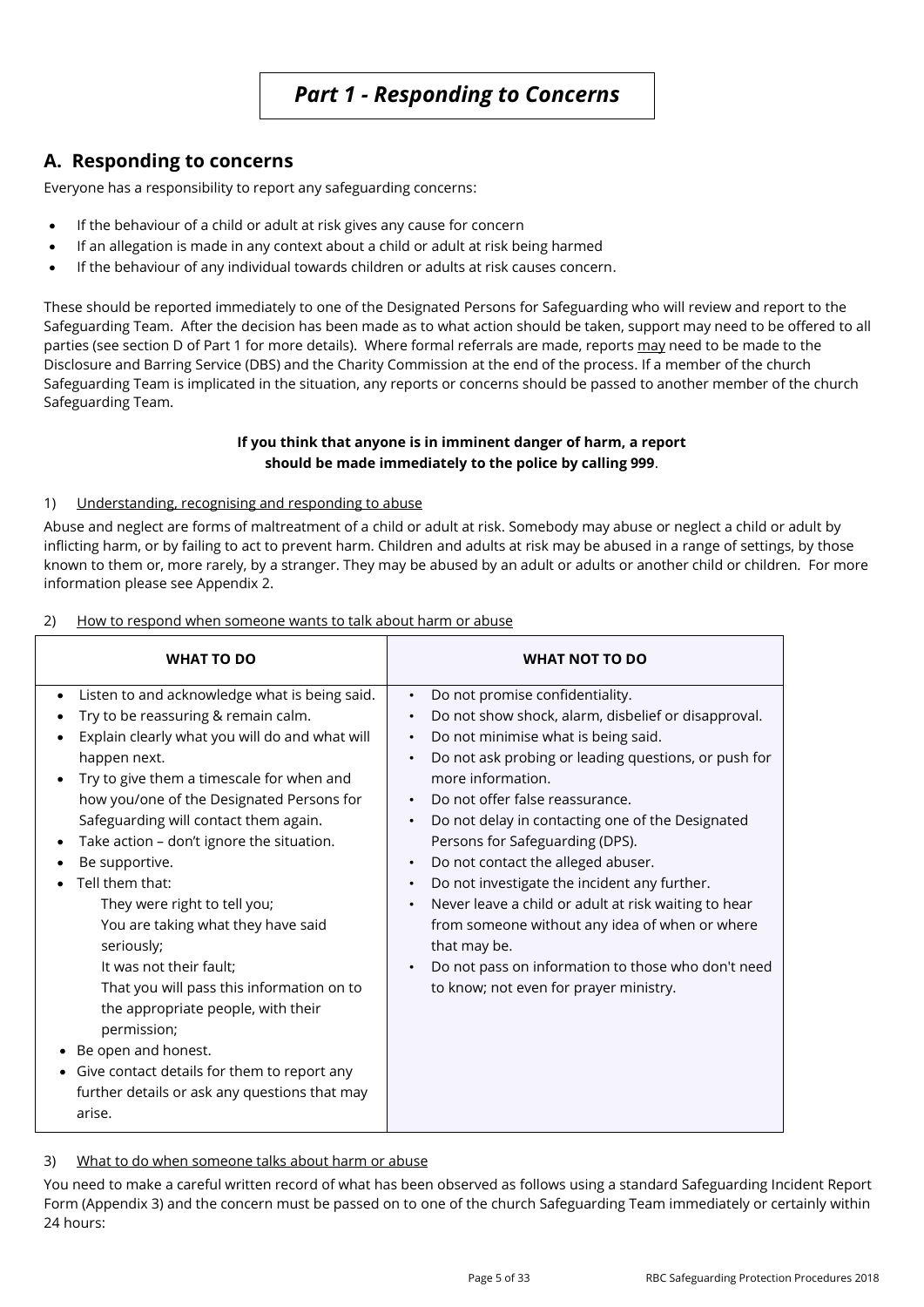- Make notes as soon as possible (preferably within one hour of them talking) including a description of any injury, its size and a drawing of its location and shape on the body if appropriate (Appendix 4). This needs to include the name, date of birth and address of the child or adult at risk.
- Write down exactly what they have said and when s/he said it, what was said in reply and what was happening immediately beforehand (e.g. a description of the activity). Use their own words where possible.
- Write down dates and times of these events and when the record was made. Write down any action taken and keep all hand-written notes even if subsequently typed up.
- These should be signed and dated and kept secure and confidential (available only to the Safeguarding Team and others responsible for safeguarding).

These notes will be passed on to the Designated Person for Safeguarding to assist them should the matter need to be referred to Children's Social Care Team, Social Services or Police. Any formal referral to these statutory bodies should normally be made within 24 hours of receiving the report. All documents including copies of everything sent to the statutory bodies, will be signed by you, dated and kept at the RBC church office. The local Baptist Association safeguarding contact should be made aware of any referrals to the statutory authorities.

#### 4) Responding to concerns for a child or an allegation of abuse

Where possible, concerns will be passed to a Designated Person for Safeguarding but difficulty in contacting these individuals should not delay action being taken.

If there is a concern that a child may have been harmed or abused, one of the Designated Persons for Safeguarding will act as follows:

- 4.i) Where a child has a physical injury or symptom of neglect:
	- Contact Children's Social Care Team if there are concerns that a child may have been deliberately hurt, is at risk of 'significant harm' or is afraid to return home. Do not tell the parents, or other people involved.
	- If a child needs urgent medical attention an ambulance will be called or they will be taken to hospital, informing the parents/carers afterwards of the action that was taken.
	- The hospital staff will be informed of any child protection concerns.

4.ii) Where there are allegations or concerns of sexual abuse:

- Contact Children's Social Care Team. DO NOT try to investigate the matter.
- In the case of very severe sexual assault (such as rape), which may have occurred over the last few days, and where it has not been possible to get an immediate response from Children's Social Care Team, contact the police.
- Do not touch or tamper with any evidence, such as stained clothing.
- Do not tell other people including the parents/carers; they could be involved.
- Keep information on a need-to-know basis so that any alleged perpetrator is not 'tipped off'.

Should the Designated Persons for Safeguarding not feel it necessary to refer the matter to Children's Social Care Team but you (or anyone else) have serious concerns for the child's safety, then you will contact the relevant authorities directly. The safety of the child over-rides all other considerations and it is important to remember that sexual abuse of children is a serious crime.

#### 5) Responding to concerns raised about Adults at Risk

When a concern is raised about an adult it should be treated in the same way as a concern about a child i.e. the church worker (paid or voluntary) should:

- 1) **Recognise** that abuse may be taking place
- 2) **Respond** to the concern
- 3) **Record** all the information they have received
- 4) **Report** the concern to the DPS who may, in turn, report it to the statutory authorities.

It is not your role to decide whether someone has mental capacity, and is therefore able to make decisions that impact on their safety and well-being. Decisions on mental capacity are best made by professionals with the relevant background information to hand. Always share your concerns with one of the Designated Persons for Safeguarding even if you do not have the consent of the adult to do so – in this instance, make sure that one of the Designated Persons for Safeguarding knows that the person concerned has not given consent for the information to be passed on.

#### The Care Act 2014 provides helpful guidance on these situations:

*"If the adult has the mental capacity to make informed decisions about their safety and they do not want any action to be taken, this does not preclude the sharing of information with relevant professional colleagues. This is to enable professionals to assess the risk of harm*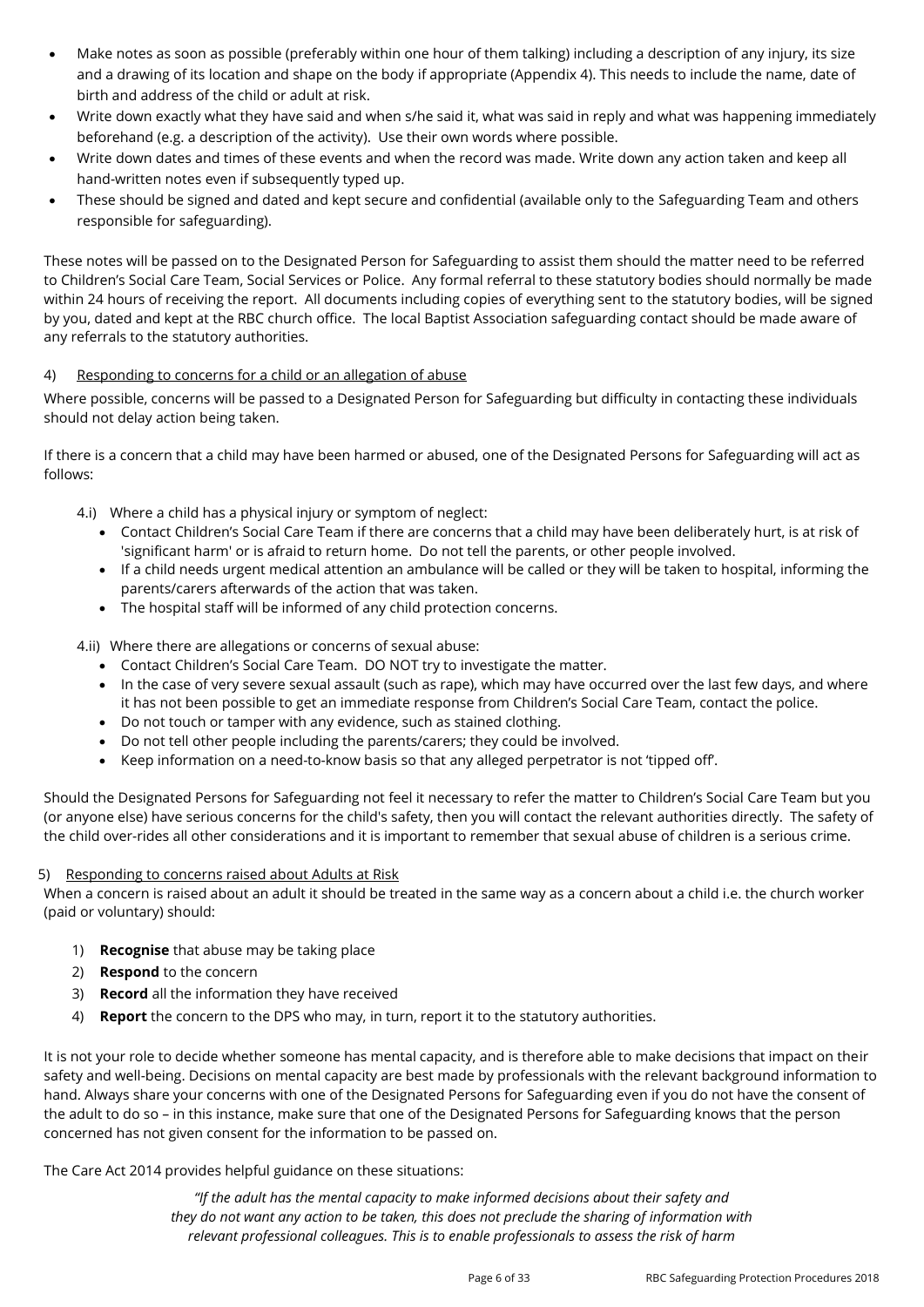#### *and to be confident that the adult is not being unduly influenced, coerced or intimidated and is aware of all the options. This will also enable professionals to check the safety and validity of decisions made. It is good practice to inform the adult that this action is being taken unless doing so would increase the risk of harm".*

One of the Designated Persons for Safeguarding will consider all the information to hand and decide whether it is appropriate for the information to be reported to the statutory authorities (see Appendix 5 for further information). If there are any concerns about an adult's mental capacity, one of the Designated Persons for Safeguarding will contact the Local Authority Adult Safeguarding Team for advice.

#### 6) Allegations against workers

If you see another worker acting in ways which concern you or might be misconstrued, speak to one of the Designated Persons for Safeguarding about your concerns as soon as you can. This includes the actions or behaviours of those in leadership positions in the church.

Church workers should encourage an atmosphere of mutual accountability, holding each other to the highest standards of safeguarding practice. The following procedure should be followed:

- 1) When an allegation of abuse has been made do not approach the alleged perpetrator about it
- 2) Follow the usual Safeguarding Procedure: **Recognise, Respond, Record, Report**
- 3) Once the allegation has been reported to one of the Designated Persons for Safeguarding they can liaise with the relevant statutory authority
- 4) Whilst waiting for an outcome from the statutory authorities, the worker about whom concerns have been raised will be supervised as closely as possible, without raising suspicion
- 5) Once the statutory authorities are involved, the church will follow their advice with regard to the next steps to take (for example, suspension of worker, putting a contract in place)
- 6) A written record of all discussions with statutory authorities or other parties should be maintained by one of the Designated Persons for Safeguarding and stored securely and confidentially, where only those directly involved in safeguarding (one of the Designated Persons for Safeguarding, Safeguarding Trustee, Minister Team Leader) can access them.
- 7) No information about the allegation will be shared with people in the church other than those directly involved in safeguarding; not even for prayer purposes.

The suspension of a worker following an allegation is, by definition, a neutral act. Our priority as a church is to protect children and adults at risk from possible further abuse or from being influenced in any way by the alleged perpetrator.

It may be necessary, for the sake of the child/adult at risk or to satisfy the needs of an investigation, for the alleged perpetrator to worship elsewhere. In such cases the new church DPS will be informed of the reasons for this happening.

#### 7) When concerns are expressed about a Minister/Minister Team Leader/church Safeguarding Team/ Safeguarding Trustee

Any safeguarding concerns involving a Minister should always be reported immediately by the church Safeguarding Team to the Minister Team Leader and the local Baptist Association safeguarding contact in addition to following the church's usual procedures. Do not tell the Minister that a concern has been raised about them.

Any safeguarding concerns involving the Minister Team Leader should always be reported immediately by the church Safeguarding Team to the local Baptist Association safeguarding contact in addition to following the church's usual procedures. Do not tell the Minister Team Leader that a concern has been raised about them.

Any safeguarding concerns involving any of the church Safeguarding Team or Safeguarding Trustee should be raised with the Minister Team Leader. Do not tell the Designated Person for Safeguarding/Safeguarding Trustee that a concern has been raised about them.

# **B. Abuse of Trust**

Relationships between children and adults at risk and their church workers can be described as 'relationships of trust'. The worker is someone in whom the child or adult at risk has placed a degree of trust. This may be because the worker has an educational role, is a provider of activities, or is even a significant adult friend. It is not acceptable for a church worker to form a romantic relationship with a child or adult at risk with whom they have a relationship of trust.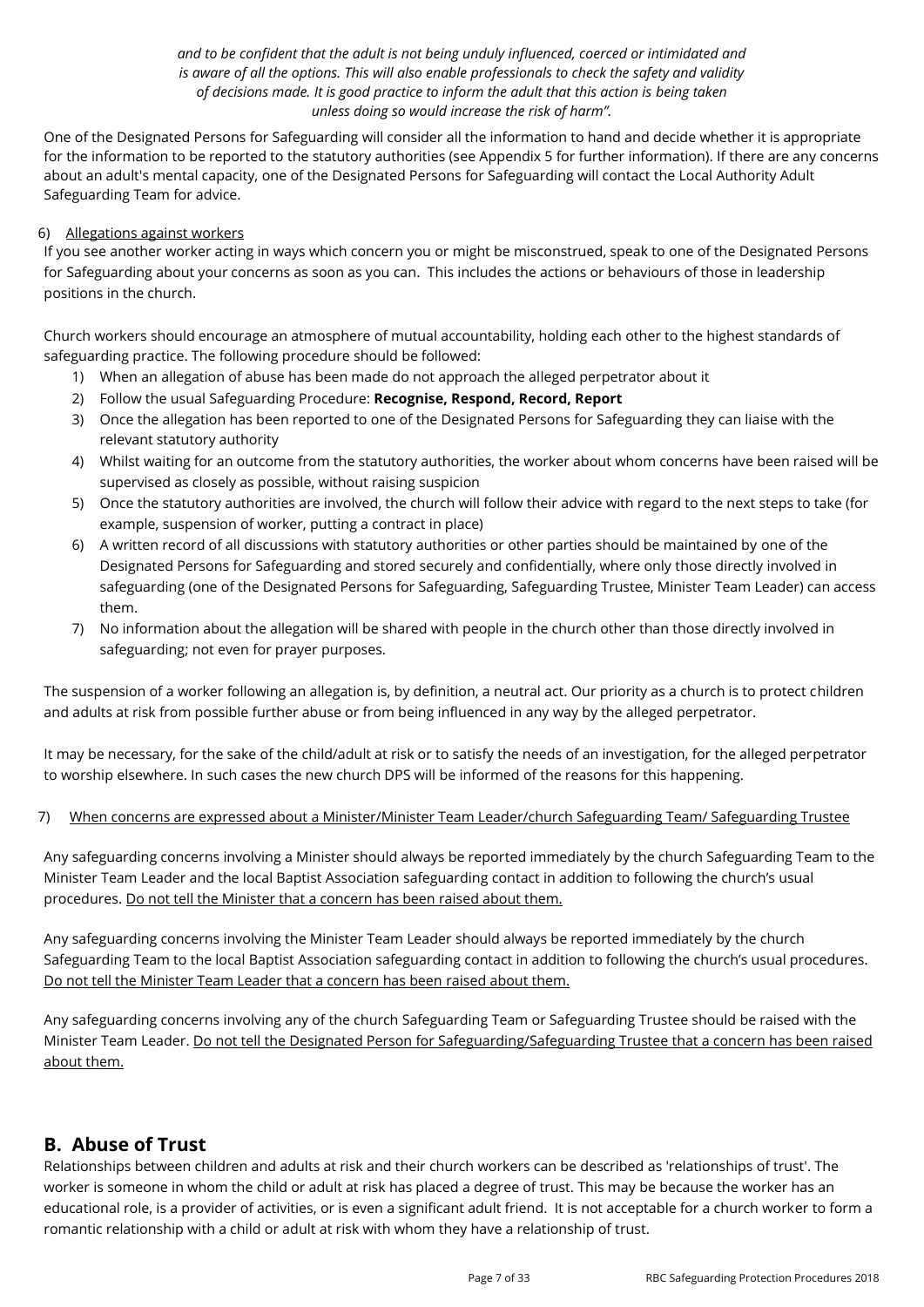While by no means restricted to young leaders, those who are in their early adult years will need to be particularly aware of the need not to abuse their position of trust in their relationships with other young people who are not much younger than themselves.

# **C. Allegations Made Against Children and Adults at Risk**

Children and young people are by nature curious about the opposite sex. However, where a child is in a position of power, has responsibility over another child (as in a babysitting arrangement) and abuses that trust through some sexual activity, then this is abusive. Where one child introduces another child to age-inappropriate sexual activity or forces themselves onto a child, this is abusive. Such situations will be taken as seriously as if an adult were involved, because the effects on the child victim can be as great.

When such an instance occurs, they are investigated by the statutory authorities in the same way as if an adult were involved, though it is likely that the perpetrator would also be regarded as a victim in their own right, as they may have also been abused. It cannot be assumed that young people will grow out of this type of behaviour, as most adult sex offenders started abusing in their teens or even younger.

Allegations against adults at risk will be investigated by the statutory authorities. If the alleged perpetrator is unable to understand the significance of questions put to them or their replies, they can access support from an 'appropriate' adult whilst they are being questioned. This role can be filled by a range of people, such as a family member, carer, social worker, etc. In court, adults at risk may be allowed to be assisted by an intermediary or give evidence through a live link.

When an allegation is made against a child or adult at risk the following procedure should be followed:

- 1) Do not approach the person about whom the allegation has been made or their parents/carers
- 2) Follow the church's Safeguarding Procedure: **Recognise, Respond, Record, Report**
- 3) Seek advice from the church Safeguarding Team, who will speak to the police or social services about when to inform a parent. The church Safeguarding Team will also seek advice about what steps need to be taken to ensure the needs of both the victim and alleged perpetrator are met; this may include placing the child or adult at risk on a Safeguarding Contract or equivalent (see Part 5: A Safe Community - Working with Alleged or Known Offenders)
- 4) Make sure there is pastoral support in place for the child or adult at risk throughout the process involved.

# **D. Pastoral care**

When an allegation/suspicion arises in the church, a period of investigation will follow, which will be stressful for all involved.

- Support will be offered to the suspected perpetrator without compromising the children, adults at risk or their families.
- This is one reason for limiting information in relation to allegations of abuse on a need–to-know basis. In this way, leaders not privy to the detail are free to offer support to other parties, including the suspected perpetrator.
- The church will ensure that one person is responsible for dealing with the authorities, another offers support to the victim and their family, and another gives pastoral care to the alleged perpetrator without compromising the alleged victims or their families. It may be necessary to appoint another person to support the families involved.
- Where a statutory investigation is under way, this support will be provided with the knowledge of the statutory authority involved.
- Where the perpetrator accepts some responsibility, they will be encouraged to seek specialised interventions/treatment to reduce the risk of re-offending. This may only be appropriate once the investigation and legal processes have been completed.

# **E. False Allegations**

False allegations are possible: all allegations will be properly investigated in an endeavour to establish the truth.

#### **Supporting those who have experienced abuse**

As a church, we are committed to caring for those who have experienced abuse and we will refer to the Baptist Union of Great Britain website to ascertain the best way to help those who have been abused. We recognise it is important that those who have experienced abuse: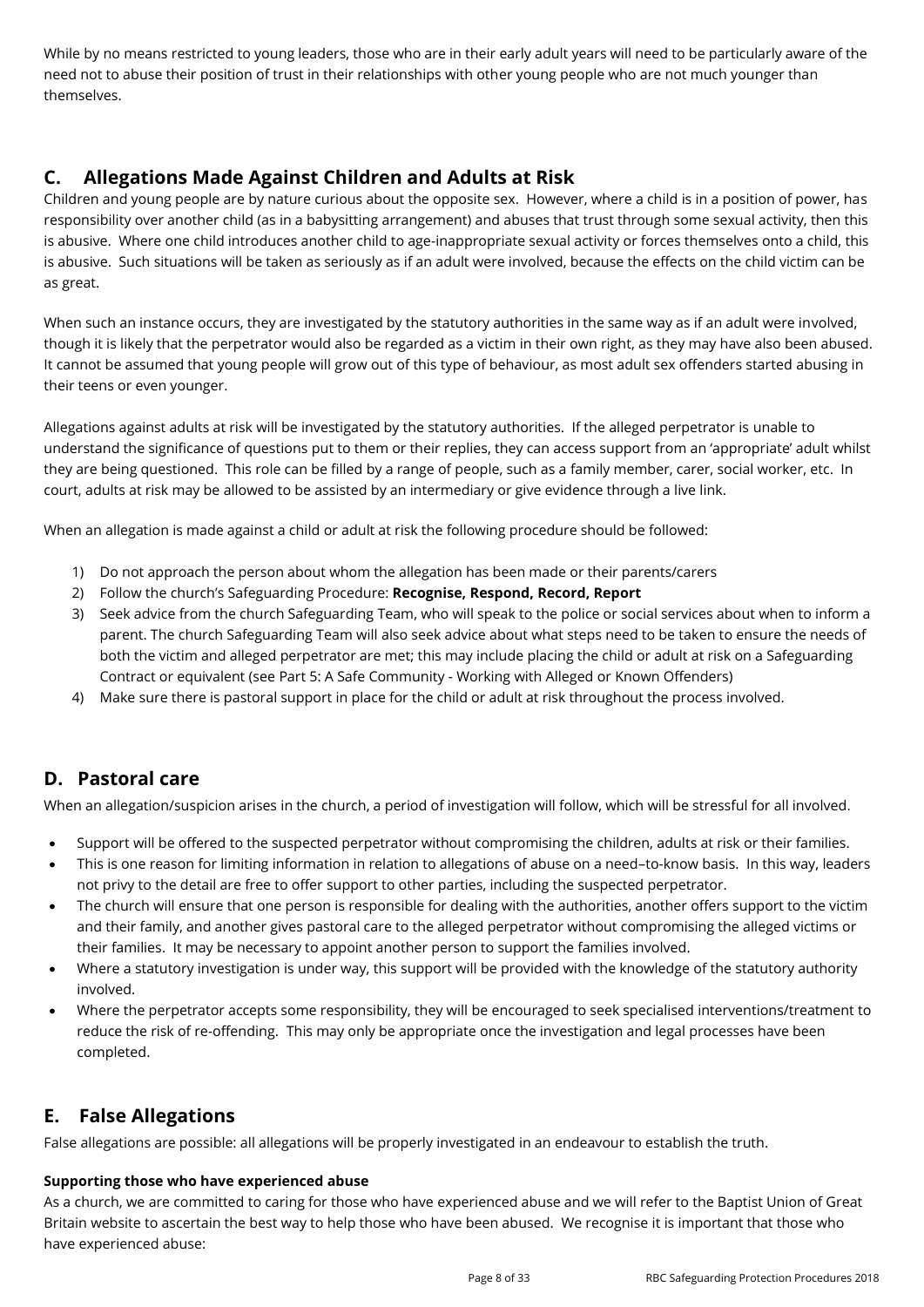- Are accepted for who they are, without being made to forgive or being put into a position of feeling guilty and responsible for what happened to them.
- Know that God loves them unconditionally, and that nothing can or will change this truth.
- Can be confident that those in the church community who know about the abuse are with them on their journey no matter how long or difficult that journey may be.

It may be necessary to signpost individuals to specialist support. The church Safeguarding Team will also be able to locate relevant local information and contacts for anyone who may need it.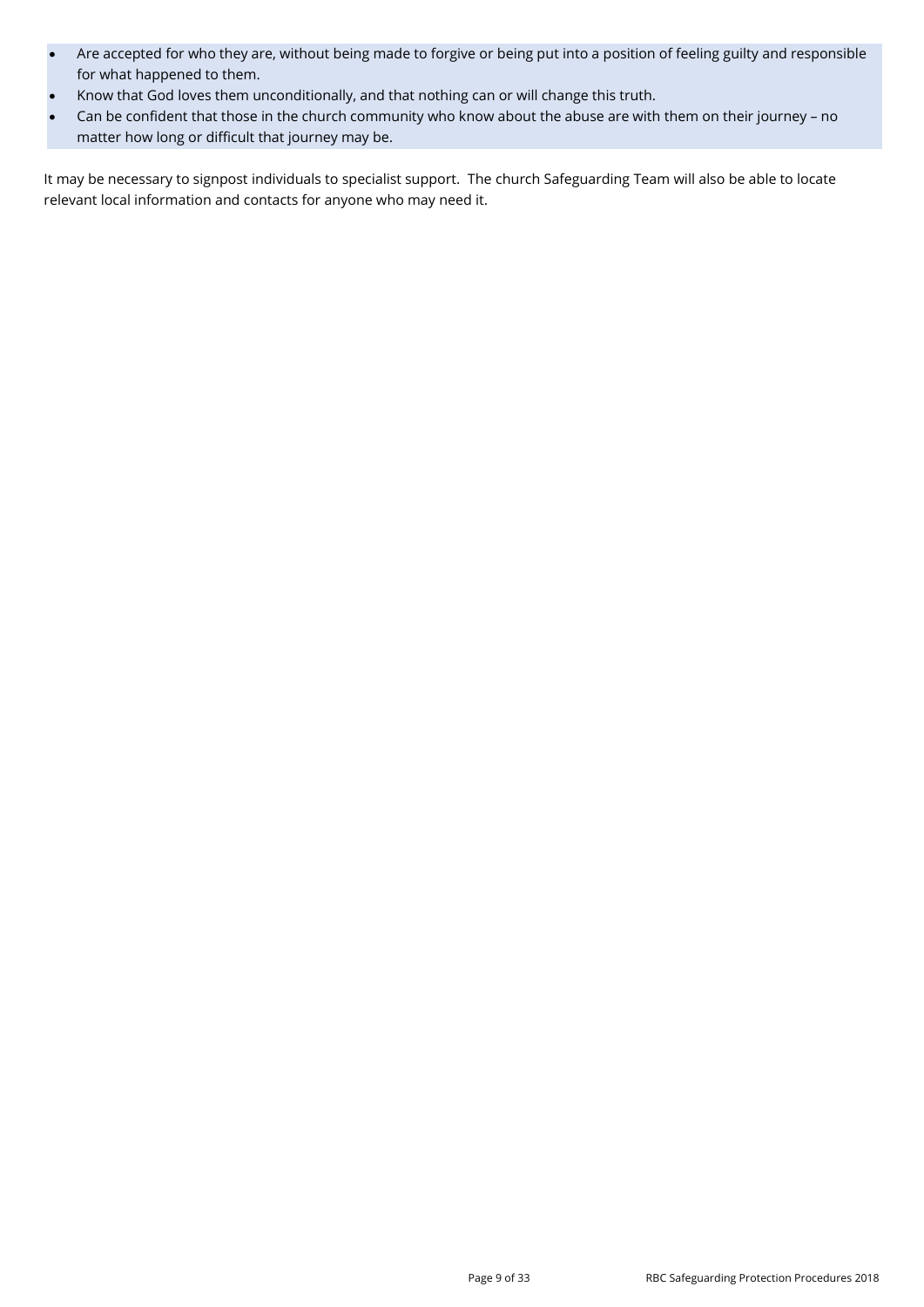# *Part 2 - Safer Recruitment, Support and Supervision of Workers*

# **A. Application**

Under the *Criminal Justice and Court Services Act 2000*, it is an offence for anyone disqualified from working with children and young people to knowingly apply, accept or offer to work with children or adults at risk. It is also a criminal offence to knowingly offer work with children or adults at risk to an individual who is so disqualified or to knowingly allow such an individual to continue to work with children or adults at risk.

As a church, we are committed to safer recruitment practices. When recruiting both paid and volunteer church workers, the following process will be applied:

- 1) **We will** develop a clear role profile, person specification and application form;
- 2) When advertising a role which involves working with children or adults at risk **we will** make it clear that any appointment is subject to a DBS check;
- 3) All applicants **will** be asked to complete an application form and include the names of two referees;
- 4) The shortlisting of applicants should be carried out by at least two people, including the line manager or group leader directly overseeing the role being recruited for. However it is recognised that this may be hard to implement;
- 5) Similarly interviews will be carried out by at least two people, including the line manager or group leader but this may be impractical in many cases;
- 6) References, a Self-Disclosure Form and an enhanced DBS check **must be completed** satisfactorily before the appointed person starts in their role.

The Act specifically includes trustees of charities working with children. This means that a person banned from working with children cannot serve as a trustee of a church. It is also a criminal offence to knowingly offer work with children to an individual who is so disqualified or to knowingly allow such an individual to continue to work with children.

#### 1) References

Formal references will be requested ideally in the form of at least one professional and one personal reference. An applicant's UK residency status and/or right to work in the UK will also be checked for either paid or volunteer church workers.

# **B. Appointment and Supervision**

The church's Safeguarding Policy will be discussed with the applicant and they will be required to sign their agreement to adhere to it. Ideally all workers will have a role description and the clear lines of accountability to a leader and the leadership team will be explained as part of the process.

Paid workers will also have an assigned supervisor whom they will meet with regularly to discuss work and address any issues or areas of concern. Ideally there will be a probationary period of six months in the role before any paid appointment is confirmed. There will be regular team meetings to review procedures to ensure a common approach, sharing of concerns and identifying other matters that may need clarification and guidance.

#### 1) Training

It is important that all workers understand our church's agreed Safeguarding Procedures and attend BUGB Excellence in Safeguarding training at least once every four years. Where a worker is successfully recruited but has not yet been able to attend the training, they should be given a copy of the Baptist Union of Great Britain's *Gateway to Level 2 Excellence in Safeguarding* booklet and asked to complete the relevant sections. Additional specialist training will also be arranged where needed, for example, in First Aid.

#### 2) Young People

In law, young leaders under the age of 18 are children and cannot be treated as adult members of a team. Training and mentoring will be given to ensure that they are helped to develop and hone their skills, attitudes and experience. Young leaders must always be closely supervised by an adult leader and never given sole responsibility for a group of children. When considering ratios of staff to children, young leaders need to be counted as children, not leaders. The Safeguarding Procedures apply to a young leader just as they do to any other person. Parent/carer permission needs to be sought for young leaders just as you would for any other person under 18 years of age.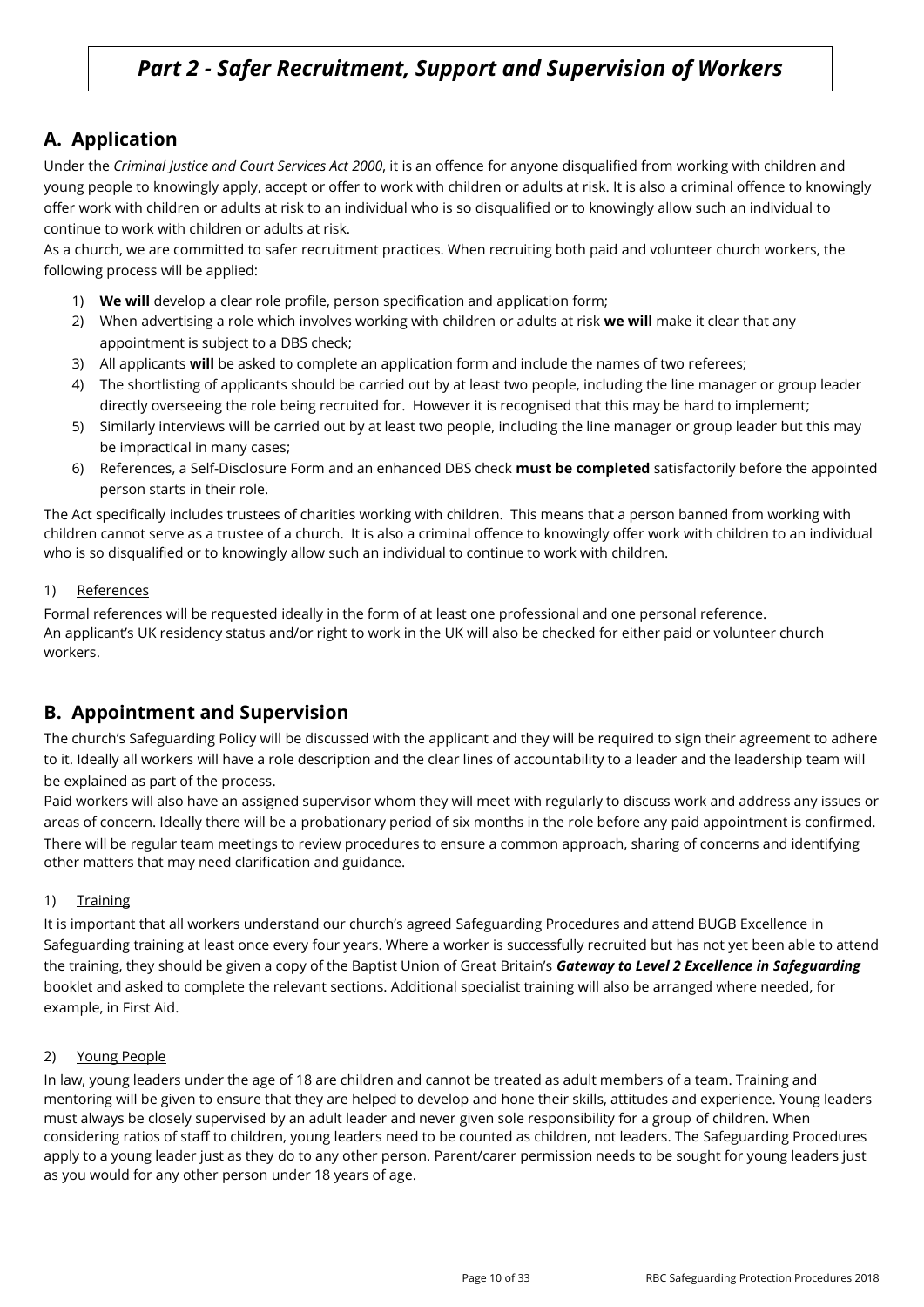# *Part 3 – Safe Behaviour*

The church has a code of behaviour for all those working with children and/or adults at risk so that everyone is shown the respect that is due to them:

- Treat everyone with dignity and respect.
- Use age and ability appropriate language and tone of voice. Be aware of your body language and the effect you are having on the child or adult at risk.
- Listen well to everyone. Be careful not to assume you know what a child or adult at risk is thinking or feeling. Listen to what is being spoken and how it is said. At the same time, observe the individual's body language to better understand what is being said.
- Be aware of any physical contact you may have with a child or adult at risk and record it when necessary. For instance, if you need to stop a fight, administer First Aid, give a hug to someone in distress, or protect yourself or others from danger.
- Do not make sexually suggestive comments about or to a child or adult at risk, even in 'fun'.
- Do not scapegoat, belittle, ridicule or reject a child or adult at risk.
- Keep a record of any significant incidents or concerns on a Safeguarding Incident Report Form (see Appendix 3). Enter the names of all those present and anything of note which you observe, e.g. details of any fights broken up by the workers, allegations made, etc. All workers who witnessed the incident, overheard it or responded in any way should record the details and sign and date the form.

# **Section A: Specific considerations when working with children**

- Ensure that:
	- o A worker does not invade the privacy of children or young people when they are using the toilet or shower.
	- $\circ$  The level of assistance with personal care (e.g. toileting) must be appropriate and related to the age of the child, whilst also accepting that some children have special needs.
	- o Rough games involving physical contact between a worker and a child or young person are avoided.
	- o Sexually provocative games are avoided.
	- o Sexually suggestive comments are avoided or such comments are challenged as inappropriate.
	- o Scapegoating, ridiculing or rejecting a child or young person is avoided.
- When it is necessary to control and discipline children and young people, this should be done without using physical punishment. However, a situation may arise where a child or young person needs to be physically restrained, as a last resort, in order to protect them or a third person.
- Only invite children and young people to your home or on trips in groups and always make sure that another worker is present.
- Notify one of the Designated Persons for Safeguarding of any children's trips which take place in the name of the church. Parental permission must always be sought.
- Do not give lifts to children or young people on your own. Ensure that if transporting children as part of your church role, you have the correct insurance cover in place as well as parental permission.
- No person under 18 years of age should be left in sole charge of any children of any age. Nor should children or young people attending a group be left alone at any time.

General consideration when working with children and young people:

- No one should normally be left working alone with children, young people or adults at risk, but as part of a team showing mutual responsibility for each team member:
	- o At least two people should be present before external doors are opened for an event.
	- o If leader numbers are low consider whether you could combine groups together or rearrange planned activities.
	- o If there are insufficient leaders for groups, the group will not run.
- If workers do find themselves on their own they should (this should never happen if the policy is followed):
	- o Assess the risk of sending a child/young person home.
	- o Phone another team member and let them know the situation.
	- o Get a second trained leader as soon as possible.
	- o Write down a record of what happened.
	- o Train additional leaders as soon as possible.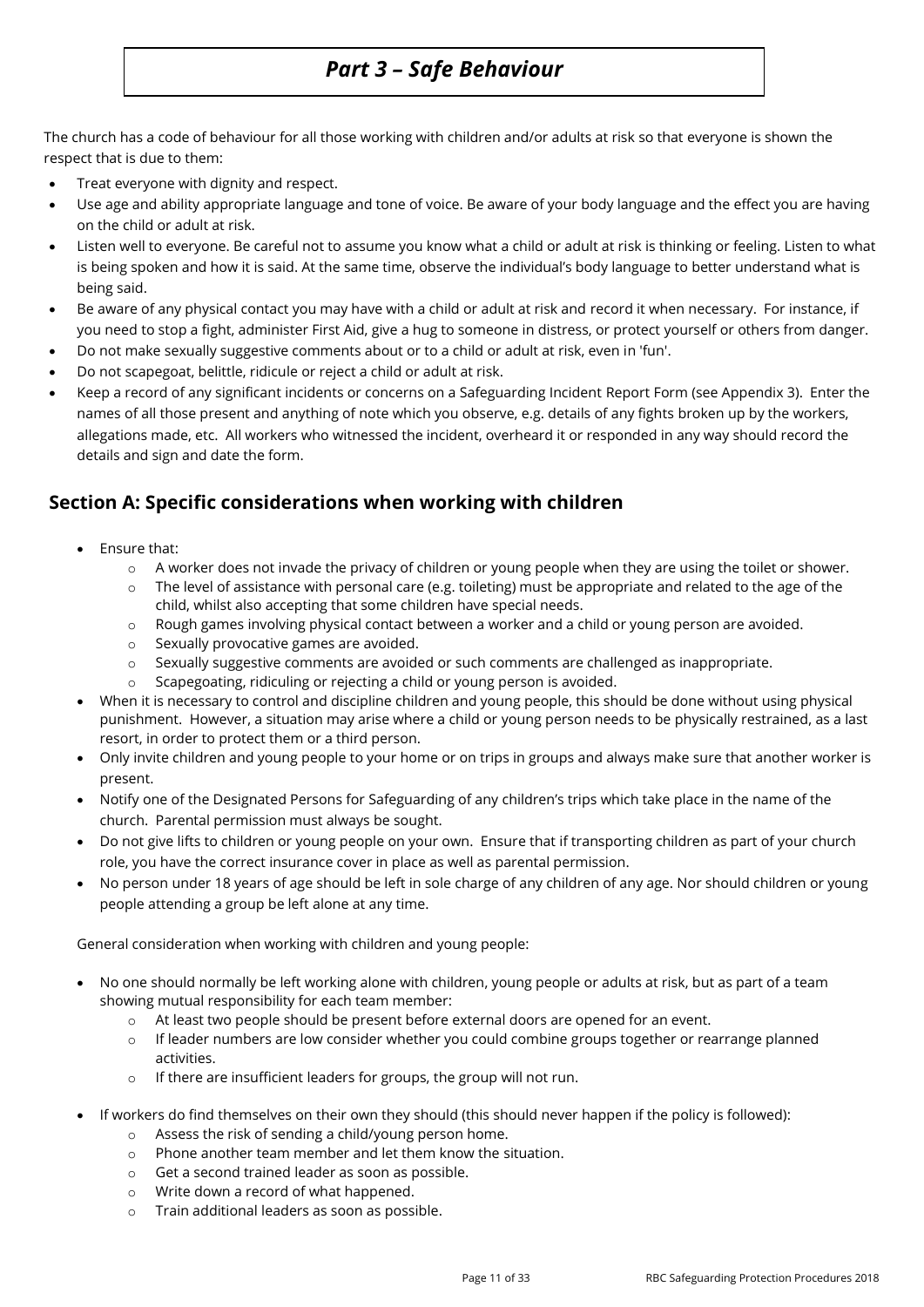- If a child or young person wants to talk on a one-to-one basis you should make sure that:
	- o You try to hold the conversation in a corner of a room where other people are.
		- o Or if you are in a room on your own, leave the door open.
		- o You must make sure another team member knows.
- Consideration should be given to how many workers should be involved with the group and whether they should be male or female workers or both.
- The only adults allowed to participate in children's and young people's activities are those safely appointed and appropriately trained. The leader of the activity should be aware of any other adults who are in the building.
- The parents/carers may or may not attend church and it is important therefore they have been given information about the group including contact telephone numbers. It may also be useful for the church/organisation to issue formal identification.

#### Below are suggested ratios of adults to children, recommended for all activities with children and young people.

| <b>Age range</b>     | <b>Recommended minimum ratio for INDOOR</b><br><b>activities</b>                                                          | <b>Recommended minimum ratio for OUTDOOR</b><br>activities                                                                |
|----------------------|---------------------------------------------------------------------------------------------------------------------------|---------------------------------------------------------------------------------------------------------------------------|
| $0 - 2$ years        | $1:3$ (minimum 2)                                                                                                         | $1:3$ (minimum 2)                                                                                                         |
| 3 years              | $1:4$ (minimum 2)                                                                                                         | $1:4$ (minimum 2)                                                                                                         |
| $4 - 7$ years        | $1:8$ (minimum 2)                                                                                                         | $1:6$ (minimum 2)                                                                                                         |
| $8 - 12$ years       | 2 adults for up to 20 children (preferably one of<br>each gender) with an extra adult for every 10<br>additional children | 2 adults for up to 15 children (preferably one of<br>each gender) with an extra adult for every 8<br>additional children  |
| 13 years and<br>over | 2 adults for up to 20 children (preferably one of<br>each gender) with an extra adult for every 10<br>additional children | 2 adults for up to 20 children (preferably one of<br>each gender) with an extra adult for every 10<br>additional children |

This does not take into account special circumstances such as behavioural issues, developmental issues, disability and so on, which may mean an increase to the recommended ratios. In calculating the ratios of workers to children, young leaders who are under the age of 18 should be counted as one of the children, not one of the workers.

# **A. Taking Care of Touching**

- Keep everything public. A hug in the context of a group is very different from a hug behind closed doors.
- Touch should be related to the child's needs, not the worker's.
- Touch should be age-appropriate and generally initiated by the child rather than the worker.
- Avoid any physical activity that is, or may be thought to be, sexually stimulating to the adult or the child.
- Children are entitled to privacy to ensure personal dignity.
- Children have the right to decide how much physical contact they have with others, except in exceptional circumstances such as when they need medical attention.
- When giving First Aid (or applying sun cream etc.), encourage the child to do what they can manage themselves, but consider the child's best interests and give appropriate help where necessary.
- Team members should monitor one another in the area of physical contact. They are free to help each other by constructively challenging anything which could be misunderstood or misconstrued.

# **B. Mentoring**

If a worker is working as part of the recognised mentoring programme for the church with a young person:

- The parents of all young people involved in mentoring will sign a letter to say they are aware that the mentoring is happening and who it is with.
- A mentoring meeting should have an agreed start and end time and someone should be aware that you are meeting.
- Keep a basic record of dates of significant meetings, text messages and emails.
- Appropriate boundaries in regards to times and demand should be in place, i.e. not phoning during the night, etc.
- A written record should be kept of issues/decisions discussed at meetings.

# **C. Visiting Children or Young People at Home**

It is unlikely that workers will need to make a pastoral visit of children and their families at home on behalf of RBC. If a situation occurs where it is needed, it should be done in pairs and with the prior agreement of one of the Ministers.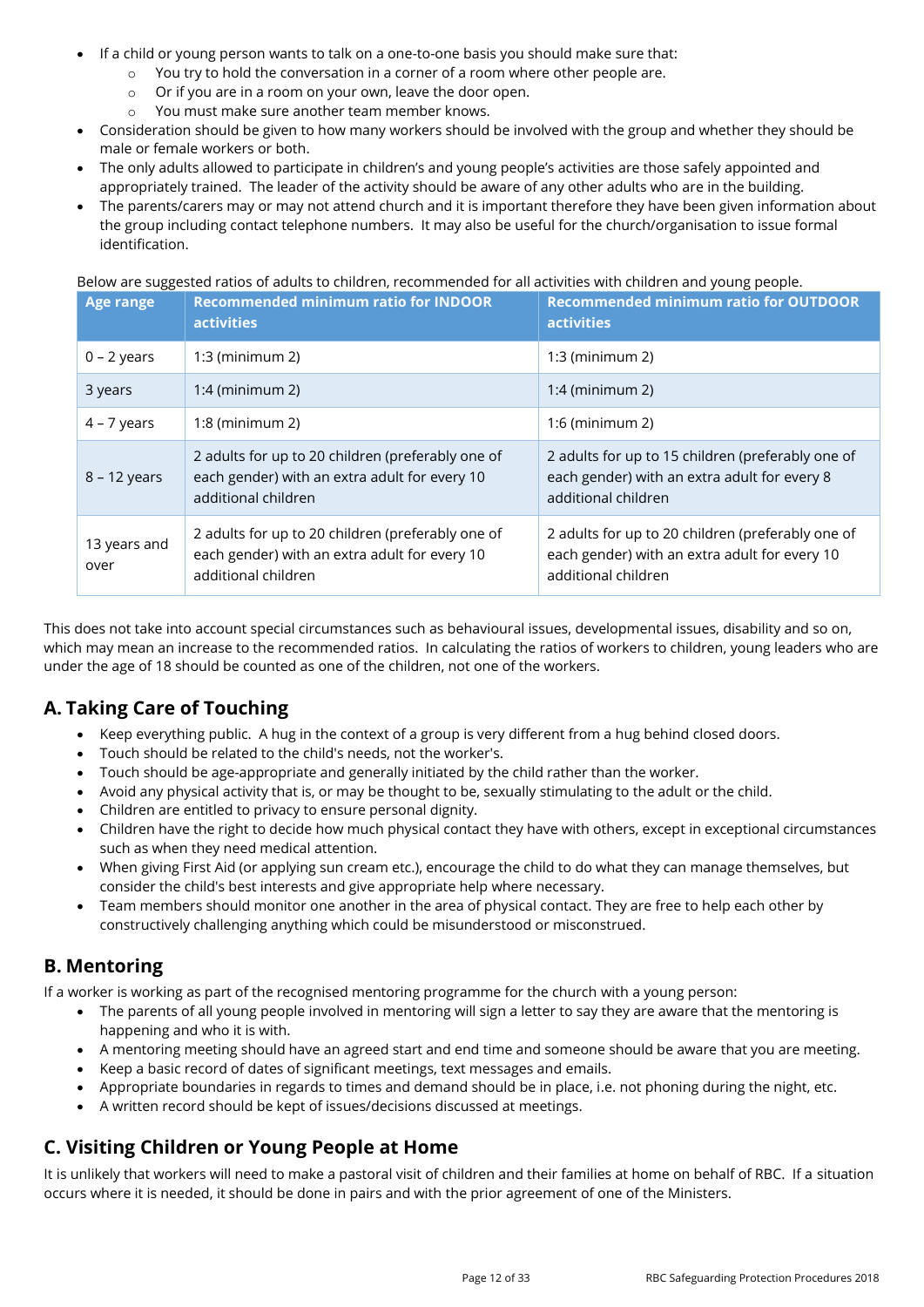# **D. Children with Special Needs**

Children and young people who have a disability can be at greater risk of abuse. They will often require more help with personal care, such as washing, dressing, toileting, feeding, mobility etc., and may have limited understanding and behave in a non-age appropriate way.

Always try to speak with the parents of children/young people with special needs and find out from them how best to assist the child or young person.

# **E. Children or young people with no adult supervision**

When children or young people turn up to and want to join in with church activities without the knowledge of their parents, we will:

- Welcome the child/young person and try to establish their name, age, address and telephone number, and record their visit in a register.
- Ask the child/young person if a parent/carer is aware of where they are. Phone and make contact.
- On leaving, give the child a consent form (see Appendix 6) and explain it needs to be filled in and brought back next time.
- Without interrogating the child/young person, you will need to find out as soon as possible whether they have any special needs (e.g. medication) so that you can respond appropriately in an emergency.

# **F. Peer Group Activities for Young People**

All youth activities will be overseen by named adults who have been selected in accordance with agreed recruitment procedures. It is accepted that groups aged 16-18 may benefit from being led and run by peers. In this situation, adult leaders will contribute to programme planning and reviews and will always be readily available on the premises when peer-led activities take place.

# **G. Electronic Communication and Social Media**

#### **Modern Technologies and Safe Communication**

A worker's role description will include an acknowledgement and approval of technologies such as email, social networking and mobile phone communications as a legitimate means of communicating with young people. It should also include the expectations of the church in relation to their use. On the Youth Consent Form (Appendix 7), parents/carers sign to agree that the young person can receive such communications.

Young people also need to be aware of the protocols that workers follow in relation to electronic communications. It is important to remember that as well as the parent/carer, young people have a right to decide whether they want a worker to have their contact details and should not be pressurised otherwise.

It is not appropriate to use these communication methods with children of primary school age and younger. For more information on cyber safety, please refer to the Baptist Union of Great Britain's *Cyber Safety Guide*, which can be found on their website.

#### 1) RBC website

Where possible, workers should use the RBC website to communicate with young people. The website should be used to promote events and provide details of trips thereby keeping information in a public domain.

#### 2) Email

Email is sometimes used by workers to contact young people. If email is being used workers need to ensure messages are in the public domain by copying each message to [safeguarding@romfordbaptist.org.uk.](mailto:safeguarding@romfordbaptist.org.uk) It is important workers use clear and unambiguous language to reduce the risk of misinterpretation, and although it should be obvious when an email is ending, workers should never use inappropriate terms such as 'luv' to round things off.

#### 3) Communicating using Instant Messaging (e.g. WhatsApp, SnapChat, Messenger, Facebook)

Instant messenger should be avoided, but if used, kept to an absolute minimum. Workers should save significant conversations as a text and also keep a log of any significant communication stating with whom and when they communicated.

#### 4) Mobile phones

Particular diligence needs to be applied when workers use mobile phones to communicate with young people:

- All mobile phone use will be primarily about information sharing.
- Workers should keep a log of significant conversations/texts.
- Any texts or conversations that raise concerns should be passed on/shown to the worker's supervisor.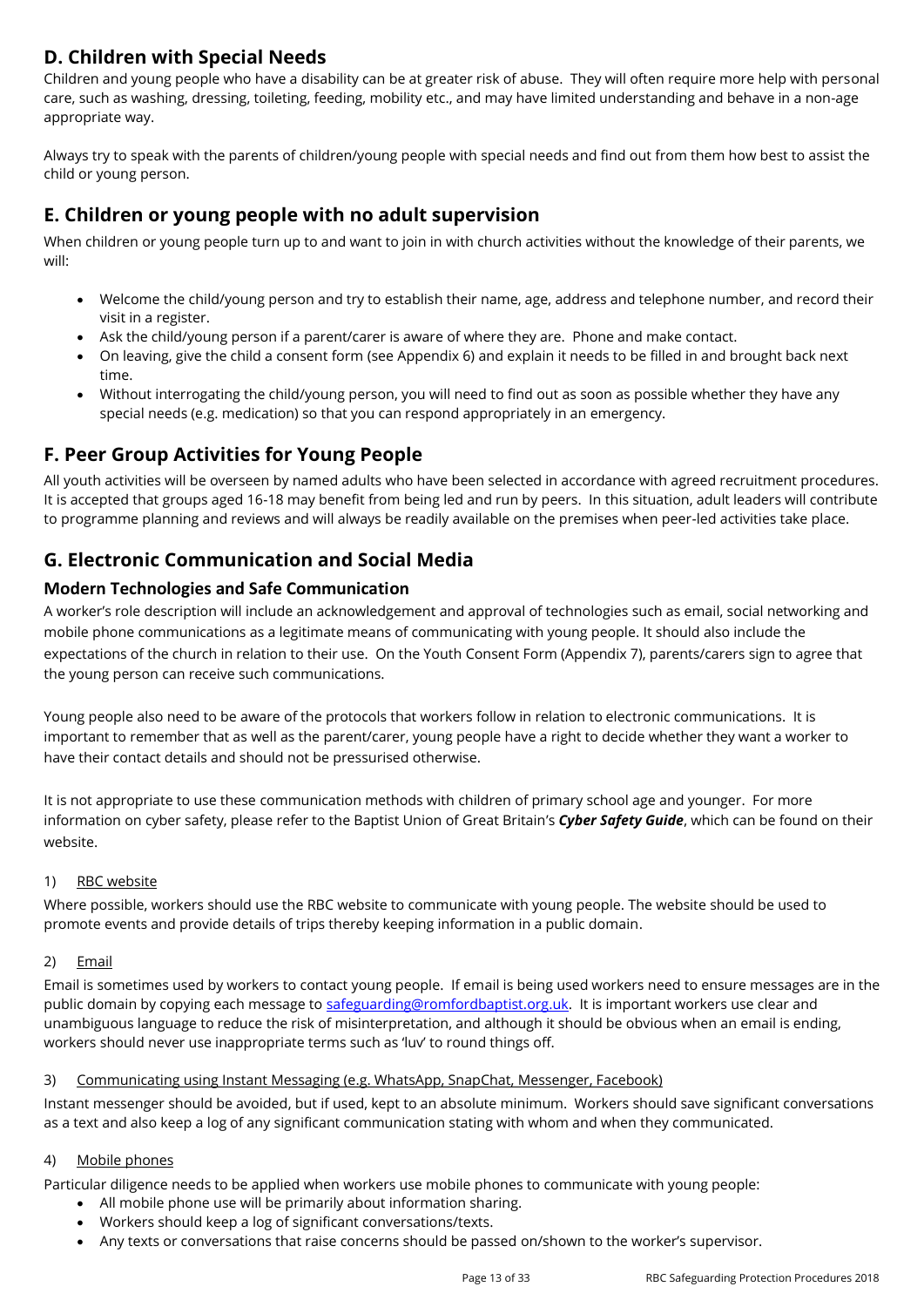- Workers should use clear language, particularly when texting, and should not use words such as 'luv' or abbreviations like 'lol' which could mean 'laugh out loud' or 'lots of love'.
- Any photographs taken on personal equipment must only be uploaded to church computers or, if unavoidable, emailed to the church and the photographs deleted from their phones or camera.

#### 5) Social Networks

For all workers, it should be remembered that you are a representative of Christ and therefore make sure your social pages reflect this.

- Workers should have a site that is used solely for children's/youth work communications and is totally separate from their own personal site. This is to ensure that all communication with children and young people is kept within public domains.
- Workers should not send private messages to children on social networks. Workers should ensure that all communications are transparent and open to scrutiny.
- Workers should not accept 'friend' or 'following' requests from children on their personal site, nor seek to be 'friends' or a 'follower' of any child known to them in a church context.

#### 6) Taking video and photographs of children

Since the introduction of the Data Protection Act in 2018 and the General Data Protection Regulation (GDPR), churches must be very careful if they use still or moving images of clearly identifiable people. There are several issues to be aware of:

- Permission must be obtained, via the Child Consent Form (Appendix 6), of all children who will appear in a photograph or video before the photograph is taken or footage recorded.
- It must be made clear why that person's image is being used, what you will be using it for, and who might want to look at the pictures.
- If images are being taken at an event attended by large crowds, such as a sports event, this is regarded as a public area and permission from a crowd is not necessary.
- Many uses of photographs are not covered by the Data Protection Act 2018 and the General Data Protection Regulation (GDPR), including all photographs and video recordings for personal use, such as a parent/carer taking photographs at school sports days for the family photo album, or videoing a church nativity play.
- Children and young people under the age of 18 should not be identified by surname or other personal details, including e-mail or postal addresses, telephone or fax numbers. When using photographs of children and young people, it is preferable to use group pictures.

# **Section B: Specific considerations when working with Adults at risk**

#### 1) Premises

The church building will be made as accessible as possible to all people. Any restrictions to access, visibility, audibility, toilet facilities, lighting or heating will be addressed wherever possible, and where necessary, aids and adaptations put in place.

#### 2) Language

Every effort will be taken to use appropriate language and suitable vocabulary, enabling the greatest level of inclusivity and accessibility. We will be mindful of the language used within worship and the language used to describe people (such as derogatory words focusing on aspects of someone's disability, race or sexuality rather than the person themselves).

#### 3) Worship

In all worship services, we will consider the varied requirements of our congregation and try to be as inclusive as possible, by:

- Providing some copies of large print type for all printed materials
- Speakers always facing the congregation and not covering their mouths when talking, enabling those who rely on lip-reading
- Describing what is being presented on a screen for those who cannot see it clearly
- Using inclusive language
- Using a variety of liturgy and resources to cater for different levels of understanding
- Using a microphone and loop system during times of open prayer so that all can hear
- Considering holding a service which specifically caters for certain groups of adults at risk, such as those with learning disabilities, the deaf or the visually impaired.

#### 4) Insurance

We will take reasonable steps to safeguard adults at risk and will follow any specific safeguarding requirements as laid out by our insurance company.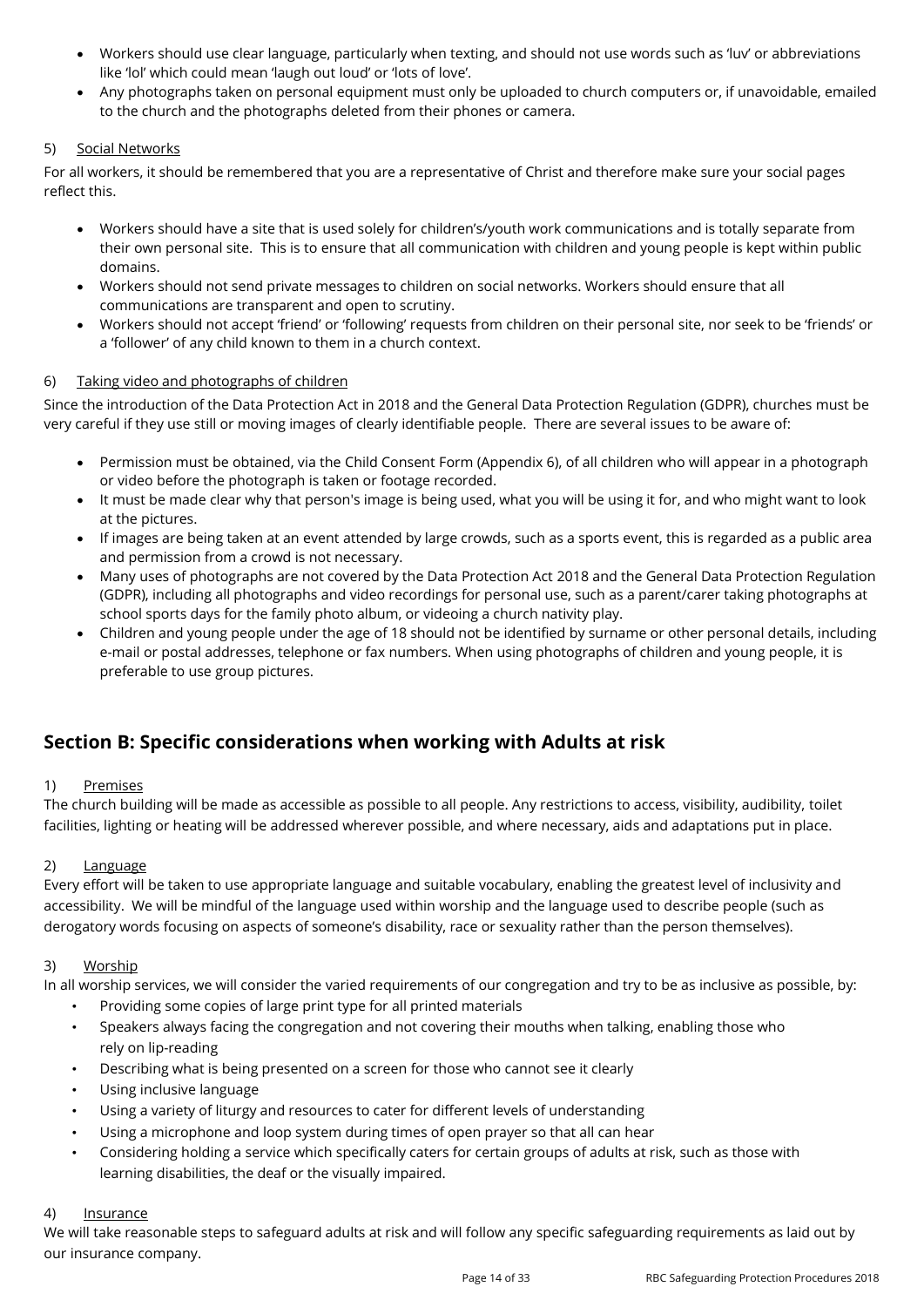#### 5) Financial integrity

Arrangements are in place for dealing with money, financial transactions and gifts, as outlined below:

- Those who work with adults at risk may become involved in some aspects of personal finance collecting pensions or benefits, shopping or banking, etc. If handling money for someone else, always obtain receipts or other evidence of what has been done.
- Workers should not seek personal financial gain from their position beyond any salary or recognised allowances or expenses.
- Workers should not be influenced by offers of money.
- Any gifts received should be reported to the church trustees, who should decide whether or not the gift can be accepted.
- Any money received by the church should be handled by two unrelated church workers.
- Care should be taken not to canvass for church donations from those adults who may be at risk, such as the recently bereaved.
- Workers should ensure that church and personal finances are kept apart to avoid any conflict of interest.
- If someone alters their will in favour of an individual known to them because of their church work or pastoral relationship, it should be reported to the trustees. Workers should not act as Executors for someone they know through their work or pastoral role, as this may lead to a conflict of interests.
- Expert legal advice should be sought on matters such as Power of Attorney and Appointeeship to ensure that the situation is clearly understood and is the most appropriate course of action for the adult at risk.

#### 6) Photographs

Workers should make sure that they have the person's permission to take a picture, and that the subject is happy with the intended use of the pictures. When taking group pictures, workers should remember to get permission from everyone who will be photographed. Consent forms usually reflect that permission has been sought.

#### 7) Computers

Church computers that are used by adults at risk will have suitable parental controls and blocks put on. Although this is not failsafe, it will make using the computers for inappropriate behaviour more difficult, whilst also protecting any vulnerable users.

#### 8) Record keeping

Always try to record pastoral visits or meetings, noting the date, time, location, subject and any actions which are to be taken. The record of these meetings should stick to facts and try to avoid opinion. Any records of safeguarding allegations, concerns or disclosures should be passed on to the church Safeguarding Team and stored in a safe and secure manner for at least 75 years.

#### 9) Pastoral Relationships

All those involved in pastoral ministry should work in a way that follows clearly defined procedures, which set out the boundaries to protect those carrying out the pastoral ministry as well as those receiving it:

- Workers should be aware of the power imbalance within pastoral relationships and the potential for abuse of trust.
- Behaviour that suggests favouritism or gives the impression of a special relationship, should be avoided.
- Workers should be aware of the dangers of dependency within a pastoral relationship.
- Workers should never take advantage of their role and engage in sexual activity with someone with whom they have a pastoral relationship.
- All people receiving pastoral ministry should be treated with respect and should be encouraged to make their own decisions about any actions or outcomes.
- Workers who are under the influence of alcohol or drugs should not pastorally minister to anyone.

Workers need to recognise the limits of their own abilities and competencies, and get further help when working with situations outside of their expertise or role.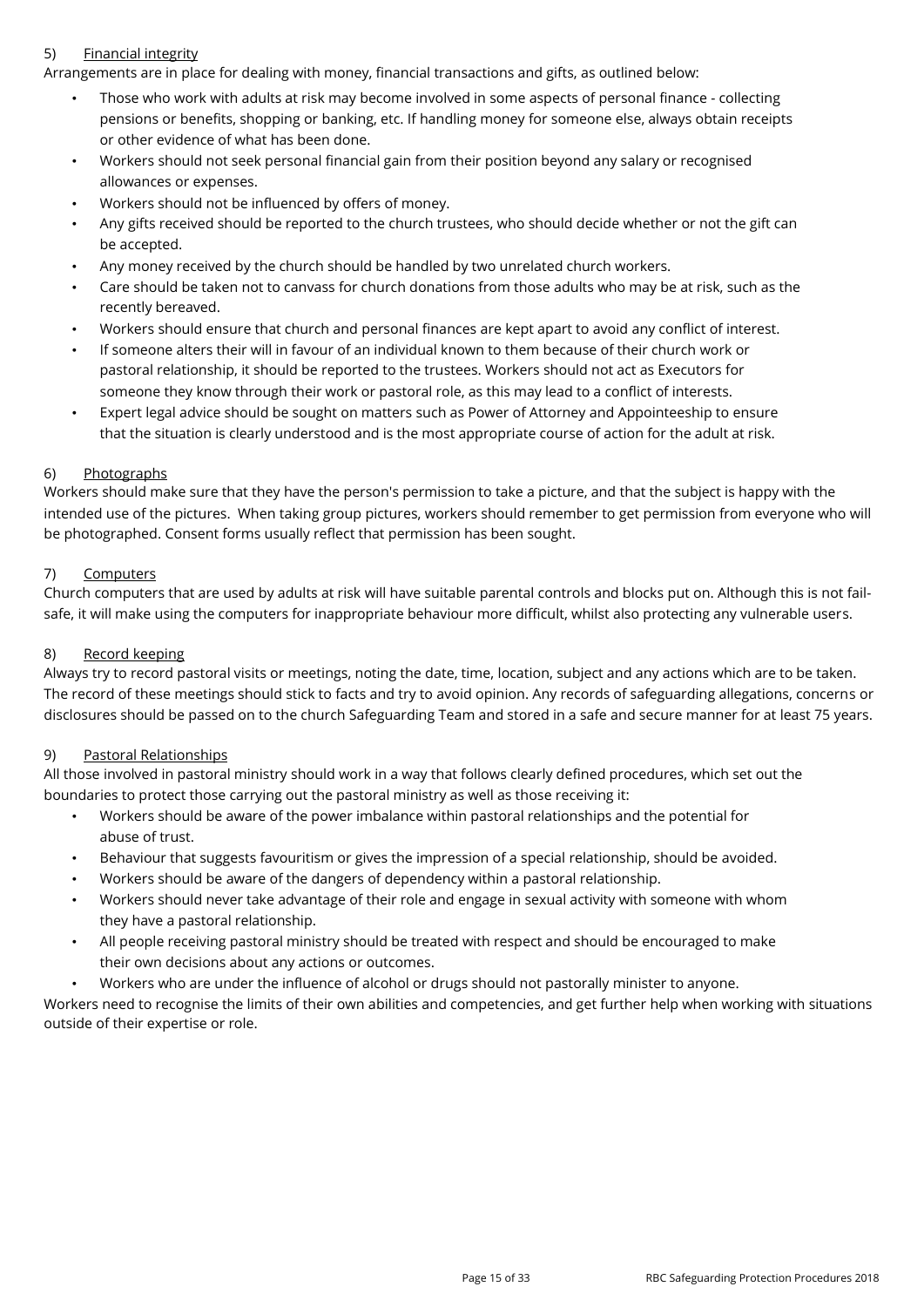# **A. Safe practice and safe premises**

#### 1) Consent forms

It is essential that we have important information about all children and young people involved in any activities at the church. This information is recorded on our consent forms (Appendices 6 and 7).

The first week someone attends we must have their name, medical emergency information and a contact name and number. Then they must bring their form back with them. Similar details will be gathered for adults at risk.

#### 2) Health and Safety

All activities for children, young people and adults at risk will comply with the church's current health and safety policy, and will be conducted, with particular attention paid to Fire Action, First Aid, PAT testing, Health and Safety and Kitchen and Food Hygiene.

Whenever possible at all events involving preparation of food at least one worker will hold a valid Basic Food Hygiene Certificate.

Buildings being used for children's groups and adults at risk will be properly maintained. A representative from the teams involved will take part in the annual health and safety review in order to consider all aspects of safety for everyone involved in using the premises.

#### 3) Fire

It is the responsibility of all group leaders/responsible persons within the building to ensure the safety of themselves and those who are in their control. In addition, it is a legal requirement that all group leaders/responsible persons are familiar with the emergency procedures in the event of fire.

#### 4) First Aid

RBC has a number of trained First Aiders. There is a list showing who they are on the First Aid boxes in the kitchens. The First Aid boxes also contain Accident and Safeguarding Incident Report Forms (Appendices 9 and 3) which must be completed in the event of any accidents, injuries or incidents.

The Property & Facilities Officer will ensure that the contents of the First Aid boxes are checked on a regular basis. Completed Accident Forms should be passed on to the Property & Facilities Officer, or for under 18's they should be passed on to a Designated Person for Safeguarding.

As far as reasonably practical, all groups will ensure that they have sufficient trained First Aiders on their regular team so that where possible a First Aider will be present at events and activities.

#### 5) Supervision of groups

If you are the person responsible for a group/activity, you need to make sure that you keep a register so that you know who is on the premises.

#### 6) Food Hygiene /Health and Hygiene

The Food Safety (General Food Hygiene) Regulations 1995 state that anyone who handles food or whose actions could affect its safety must comply with the regulations. It follows therefore that those with responsibility for food will need to possess the Basic Food Hygiene Certificate and be aware of food safety (preparation, handling and storage, disposal of waste, etc.).

#### 7) Transporting Children

These guidelines will apply to all drivers involved in the transportation of children, young people and adults at risk, on trips organised by or on behalf of the church. They do not apply to private arrangements for transportation made, for example, between parties with parental responsibility or between friends.

Our practice on transporting is as follows:

- Usually only those who have gone through the church safer recruitment procedures for workers will transport children and adults at risk (within the DBS eligibility criteria). When this is not possible drivers will pick up and drop off at prearranged places.
- All drivers will have read the church's Safeguarding Policy and agree to abide by it.
- Parental consent will be given for all planned journeys. If, on the day, things have changed, verbal consent needs to be sought and noted.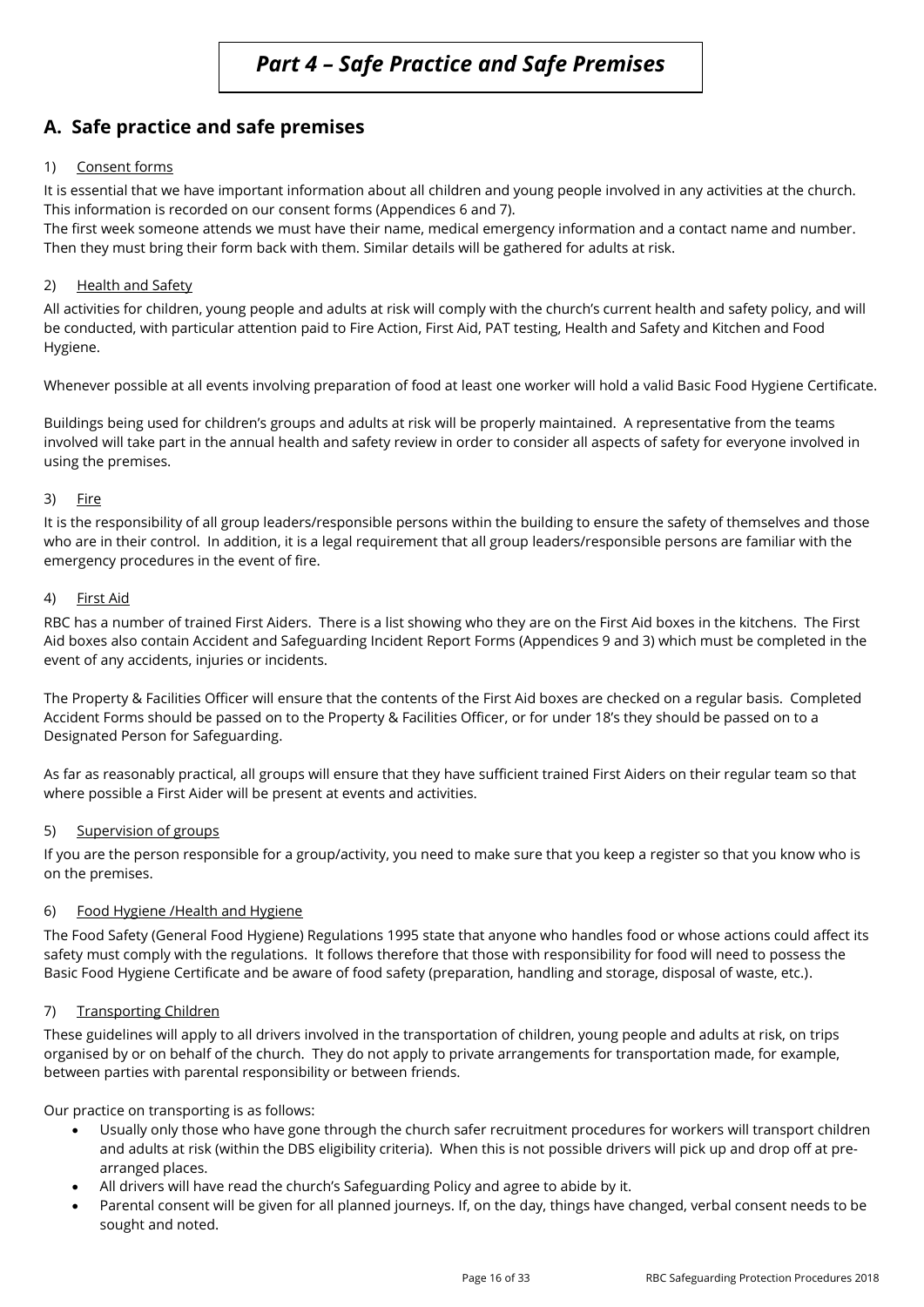- At collection or dropping off points do not leave a child on their own. Make sure that children are collected by an appropriate adult.
- Drivers will be 21 or over and have held a full driving licence for at least two years.
- The driver must ensure that they have adequate insurance cover; the vehicle will need to be road worthy.
- Workers may be alone with a child for short periods, for example when dropping off the last child. Consideration needs to be given to dropping off the least vulnerable child last and routes planned accordingly.
- Children/young people should sit in the back seat if at all possible. If the car is full, ensure that the least vulnerable child is in the front seat. They should move to the back when a space becomes available.
- Drivers will not spend unnecessary time alone in a car with a child.
- Make sure all children and young people are returned to the pick-up point.
- All hired minibuses used to transport children will have a small bus permit, the necessary insurance, a driver with a valid driving licence that entitles them to drive a minibus.
- If parents transport each other's children around other than trips organised by the church, for example to and from activities, such arrangements are the responsibility of the parents involved and not the responsibility of the church.
- Under current UK law all children travelling in a car must use the correct car seat until 12 years old or 135cm tall.
- At least two workers should be present when transporting children as part of a church role.

#### 8) Risk Assessment

Before undertaking any activity, the activity leader will ensure that a risk assessment is carried out and it is advisable to appoint someone specifically for this task.

#### 9) Insurance

Residential activity/camp organisers will ensure with the church treasurer that there is adequate insurance cover for the event activity. If the trip is at a centre it is also important to establish that there is appropriate public liability insurance.

# **B. Outings and overnight events involving children and young people**

- Before undertaking any outing or overnight activity a special risk assessment must be carried out.
- Parents will be informed in writing of all the arrangements.
- Consent forms will be obtained for each overnight activity.
- There will be leaders with First Aid and Food Hygiene Certificates with the group.

#### 1) Sleeping Arrangements (Outings and overnight events)

Arrangements for residential holidays will be considered carefully. Workers will not share sleeping accommodation with fewer than three children. It may be acceptable for workers to share sleeping accommodation with children/young people in a large dormitory or on an activity such as youth hostelling where it is customary practice. Arrangements will be age-appropriate, provide security for the child/young person and be safe for children/young people and workers. The activity leader will ensure that parents understand what the arrangements will be.

#### 2) Adventurous Activities (Outings and overnight events)

No child will participate in adventurous activities without the written consent of the parent/carer. The residential activity/camp organisers will ensure that the staff engaged in such activities are properly trained and qualified and that the correct ratio of staff to children is met. At an activity centre or for an organisation whose own staff undertake such activities, if the activities come within the scope of the Adventure Activities Licensing Regulations 1996, the residential activity/camp organisers need to ensure that the premises are licensed.

#### 3) Fire Safety (Outings and overnight events)

The residential activity/camp organisers will have a fire safety procedure, which will include the following:

- Everyone will be warned of the danger of fire. If the residential activity/camp is in a building, then everyone must be made aware of the fire exits. A fire drill will be practised on the first day of the residential activity/camp.
- When using a building as a residential facility, ensure that the fire alarm is audible throughout the accommodation and that all signs and exits are clearly visible. It will also comply with fire regulations.
- In the case of an emergency, ensure measures are in place to alert children and young people with disabilities (e.g. a child who is hard of hearing).

#### 4) Safety (Outings and overnight events)

At all times, it is the responsibility of the workers to know the whereabouts of every child/young person participating in a residential activity/camp and this may include monitoring access on and off the site.

General safety rules will be applied as appropriate (e.g. no running round tents due to the risk of injury from tripping over guy lines).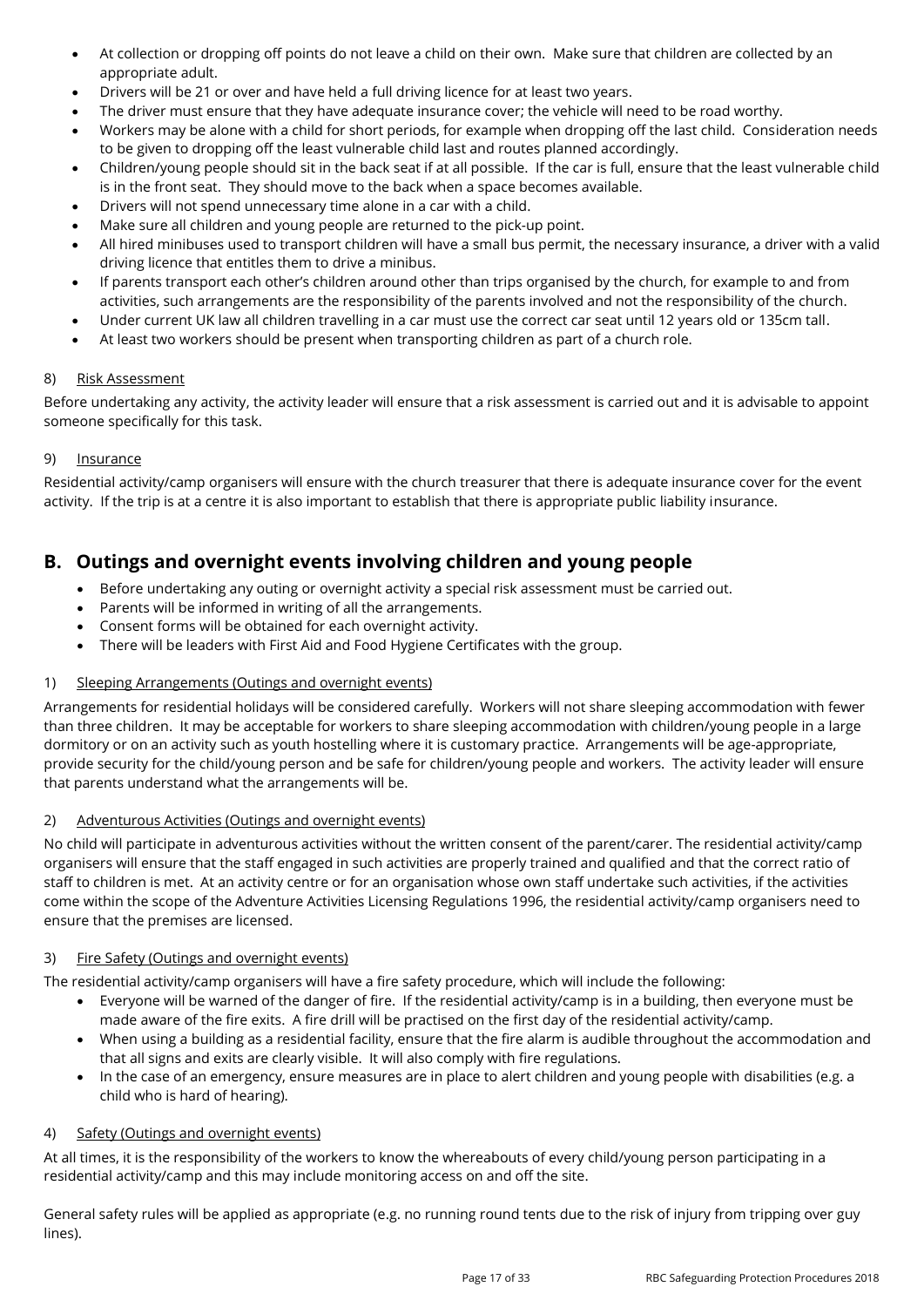#### 5) Swimming Trips

There will be an increased adult to child ratio for all swimming trips and prior to the trip the swimming ability of a child/young person will be established. A swimming consent for each child (or a copy) will be taken by the group leader on the trip.

# **C. Outings and Overnight Events involving Adults at Risk**

As with outings and events for children, there are additional considerations for a group taking adults with additional needs, such as learning difficulties or mental health needs, on outings or overnight events:

- A risk assessment must be carried out beforehand.
- Planning for the trip should take into account specific medical, physical and support needs of each group member, bearing in mind that there may be people in the group who have individual care needs that will have to be met (including personal care).
- Adults at risk should be included in the planning of trips and events.
- Consideration should be given to the suitability and accessibility of the venue and accommodation, travel time and mode of transport, and the affordability of the event.
- Adults at risk should be given all the information about the trip beforehand so that they know where they are going, how long it will take to get there and what type of activities they will be taking part in.
- There should be a minimum of two leaders with each group; the individual needs of those attending may determine the additional number of people required.

#### 1) Sleeping Arrangements

Consideration should be given to the individual needs of those staying overnight. If there is a need for personal care or additional support during the night, it would be better that the person's usual caregiver also attends the event and therefore shares a room with them.

#### 2) Personal Care

It is not appropriate for church workers to perform personal care for adults at risk unless this is their usual task (i.e. if they have come along to help generally, but also have a caring role for a member of the group, they can provide personal care for that person).

#### 3) Activities

Leaders should consider the mobility needs of the group when deciding on activities or events. For example, if members of the group have difficulty walking, then including a walking tour around a town may be inaccessible to some who are attending. If you have members of the group who use wheelchairs then consideration needs to be given as to whether you have sufficient workers to support those who may need pushing.

#### 4) Safety

It is the responsibility of the workers to always know the whereabouts of every person in the group; this may include monitoring access on and off the site.

General safety rules will be applied as appropriate and advice sought from the event organiser/venue about the fire evacuation procedures. A copy of the event/venue risk assessment should be included with the group leader's risk assessment.

#### 5) Consent and Medical Information

It is important to recognise that adults at risk are mostly able to give consent for their own involvement in activities, inclusion in photographs and medical treatment. However, in some situations the question of capacity may arise. The guidelines clearly state that an adult at risk should have a say in their care and any arrangements made for them, however, there may be occasions when you need to involve others in decision making. In these situations, seek advice from one of the Designated Persons for Safeguarding with regard to who should be involved.

An Adults at risk Consent Form should be completed by each member of the group and held by the leader (Appendix 8). This will include any health concerns, emergency contact information and contact details for their GP. This will allow emergency medical personnel to have access to information should the need arise.

#### 6) Holding and Dispensing of Medication

Church workers should never agree to hold or dispense medication for those on an event. If someone is unable to manage their own medication then consideration should be given as to whether their usual carer could attend with them or whether they will not be able to attend the event.

# **Hiring of Church Premises**

The responsible adult for an activity held at Romford Baptist Church should be aware of the Baptist Union of Great Britain's *Guidance Leaflet PC10: Hiring of Church Premises*.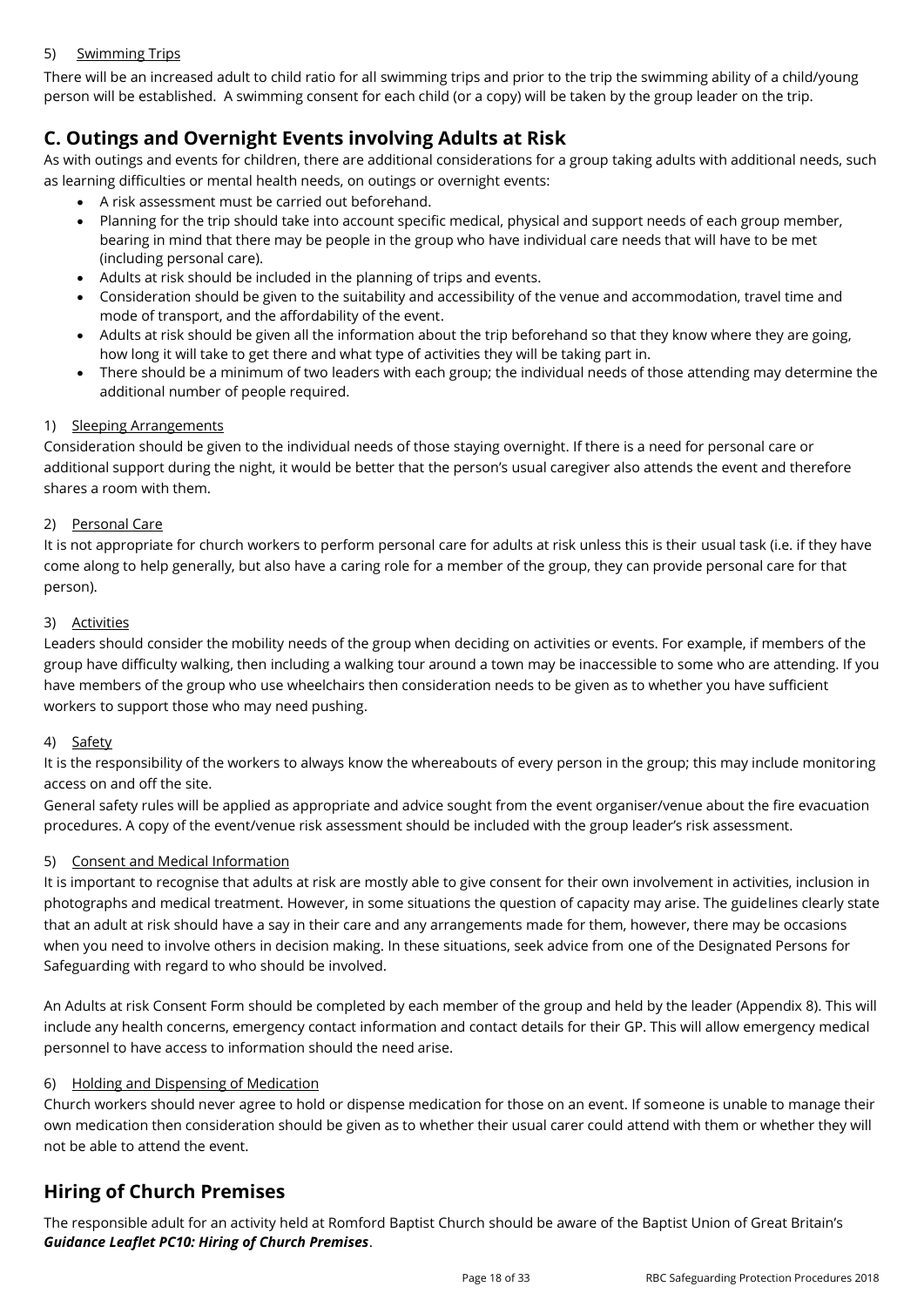# *Part 5 – A Safe Community*

# **A. Bullying**

Bullying is another way in which children (or adults) abuse each other, and it can be verbal or physical. There is no legal definition of bullying, but it is usually defined as a repeated pattern of behaviour intended to cause emotional or physical harm to another person, or exert power over them such as teasing, making unkind comments about a person, demanding money, "ganging up" on an individual or physically assaulting someone. You might see evidence of torn clothes, bruising, burns, or scratches. A person might be afraid to attend school or other activities if they think the bully will be present.

The effect of bullying on the victim can be profound, both emotionally and physically, regardless of their age, ability or status.

It is important to recognise that bullying happens within churches, and it is not isolated to the children, young people or adults at risk. Anyone in the church can be a victim of bullying, just as anyone in the church can be the bully, including those in leadership.

Bullying can take many forms including:

- Name-calling, taunting, teasing, mocking
- Kicking, hitting, pushing, intimidating
- Unwanted physical contact of a sexual nature or sexually abusive comments
- Taking belongings
- Inappropriate text-messaging and emailing
- Sending offensive or degrading images by phone or over the internet
- Gossiping, spreading hurtful and untruthful rumours
- Excluding people from groups
- 'Unofficial' activities such as initiation ceremonies or practical jokes which may cause physical or emotional harm
- Making false accusations.

Bullies will often pick on a particular feature of a person's appearance or character as a supposed 'reason' for bullying:

• Racial difference; disability; sexuality; hair colour; gender.

Bullies can be:

- Children or young people bullying others in their peer group, or other children and young people either older or younger
- Adults bullying children and young people or their own peer group
- Children and young people bullying adults.

Bullying will always cause a great deal of pain and harm for those on the receiving end. Many people affected by bullying believe they have nowhere to turn. They are scared to speak out and often blame themselves. They can become fearful and reclusive. It is important that churches are able to recognise when bullying is occurring and are prepared to take action to resolve the situation.

Some signs that can indicate that a child, young person or adult at risk is being bullied are as follows:

• Withdrawal; lack of desire to join activities with certain individuals; drop in school marks; torn clothing; loss of friends; avoidance of church groups and other activities; bruises; need for extra money or supplies; appearing anxious, tearful or more reticent than usual, particularly in a certain context; development of mental health difficulties, such as depression or anxiety disorders; drop in performance relating to any church roles; physical injuries.

In order to prevent bullying the following procedures will be adopted:

- The children, young people and adults at risk themselves will be involved in agreeing a code of behaviour which makes it clear that bullying is unacceptable. They should then be displayed somewhere visible to the whole church.
- Everyone in the church, whether children, young people and adults, should know how they can report any incidents of bullying.
- The church will display signs stating the importance of valuing and respecting each other even in disagreements and this will be practically embedded into the leadership approach to others.
- All allegations of bullying will be treated seriously.
- Details will be checked carefully before action is taken.
- The bullying behaviour will be investigated and bullying will be stopped as quickly as possible.
- The parents of the bully and of the bullied will be informed.
- An attempt will be made to help bullies change their behaviour.
- All allegations and incidents of bullying will be recorded, together with actions that are taken, in line with the church Safeguarding Procedures.
- Where an allegation of bullying is made against a church or group leader, advice will be sought from the local Baptist Association safeguarding contact as this should be addressed.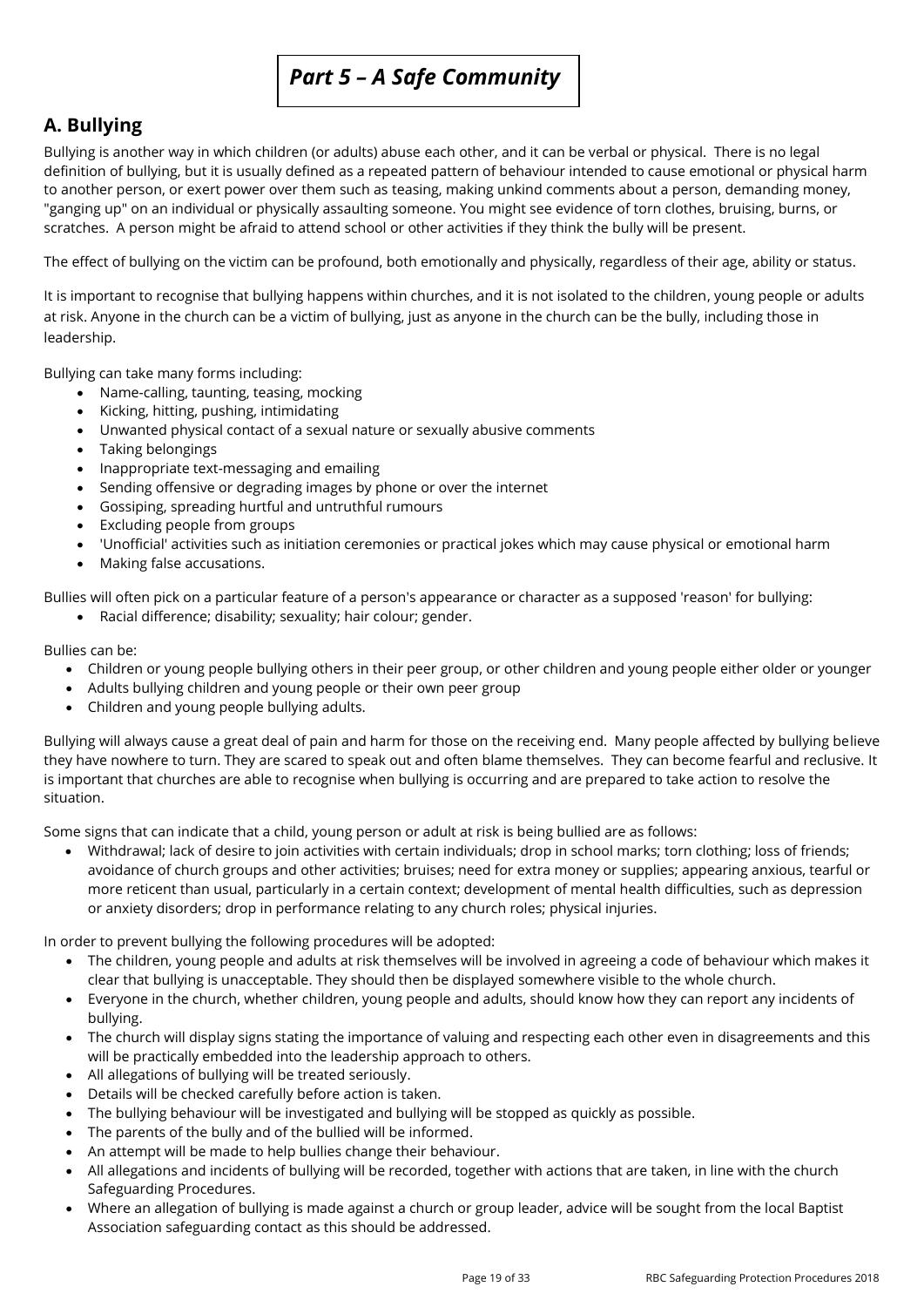It is important to distinguish bullying from other behaviour, such as respectfully challenging or disagreeing with someone else's beliefs or behaviours, setting reasonable expectations with regard to work deadlines and activities or taking legitimate disciplinary action.

# **B. Working with Alleged or Known Offenders**

When someone attending the church is known to have abused children or adults at risk, or a serious allegation has been made, the church leadership will supervise the individual concerned and offer pastoral care, but in its commitment to the protection of vulnerable groups, will set boundaries for that person which they shall be expected to keep.

When it is known that a person who has been convicted of sexually abusing children, young people or adults is attending RBC, it is important that their behaviour within the church community is properly managed and that a contract is put in place. There are also times when it will be appropriate to take such measures with a person who has faced a series of allegations about the sexual abuse of children, young people and adults at risk but has never been convicted (such allegations may be revealed on an Enhanced DBS Disclosure under relevant non-conviction information).

If an offender is on the Sex Offenders' Register they will be monitored under guidelines known as the Multi-Agency Public Protection Arrangements (MAPPA). In the latest guidance, there is provision to require a written contract to be in place if the offender wishes to attend a place of worship.

In determining the details of the contract:

- There will be a discussion about who should be informed of the nature of the offence and the details of the contract
	- The rights of the offender to re-build their lives without everyone knowing the details of their past offence should be balanced against the need to protect children, young people and adults at risk
	- o The Safeguarding Trustee, the Designated Persons for Safeguarding and the Minister Team Leader should always be informed
- The Designated Persons for Safeguarding or the Safeguarding Trustee should determine whether the person is subject to supervision or is on the Sex Offenders' Register
	- $\circ$  if so, the Designated Persons for Safeguarding or the Safeguarding Trustee should make contact with the offender's specialist probation officer (SPO) who will inform the church of any relevant information or restrictions that the church should be aware of
- The Designated Persons for Safeguarding or the Safeguarding Trustee should inform and take advice from the Safeguarding Lead in the local Baptist Association.

An open discussion must be held with the person concerned in which clear boundaries are established for their involvement in the life of the church. A written contract should be drawn up which identifies appropriate behaviour. The person should be required to sign the contract. The contract could include:

- identifying the meetings the person may attend
- specifying that they will always sit apart from children, young people or adults at risk asking that they are always accompanied by a befriender on church premises
- requiring the person not to attend small group meetings where children, young people or adults at risk are present
- requiring that the person declines hospitality where there are children, young people or adults at risk
- stating that the person will never be alone with children, young people or adults at risk while attending church functions
- requiring the person to stay away from areas of the building where children, young people or adults at risk meet
- Using the separate or disabled toilets.

This list is not exhaustive. The contract should be monitored and enforced. Those who offend against children, young people or adults at risk can often be manipulative. If the contract is broken certain sanctions should be considered.

# **Alleged or known offenders who are themselves adults at risk**

A formal contract may be quite a daunting process for someone with learning difficulties or a young person, yet having safeguards in place is still necessary. Therefore, an alternative may be to arrange a meeting with the individual in question where they can be taken though the main elements of a formal contract in a way that is non-threatening and easy to understand. Notes would be taken and the individual would need to verbally agree to the requirements laid out in the meeting.

Rather than signing a formal 'contract', the individual would instead sign to say that they agree with the minutes or meeting notes, and that they will stick to what has been agreed during the meeting. This will result in the same outcome as a contract, but is a more informal and appropriate approach for an adult at risk. The agreed requirements will need to be reviewed regularly to make sure that the individual is complying, exactly as a formal contract would be.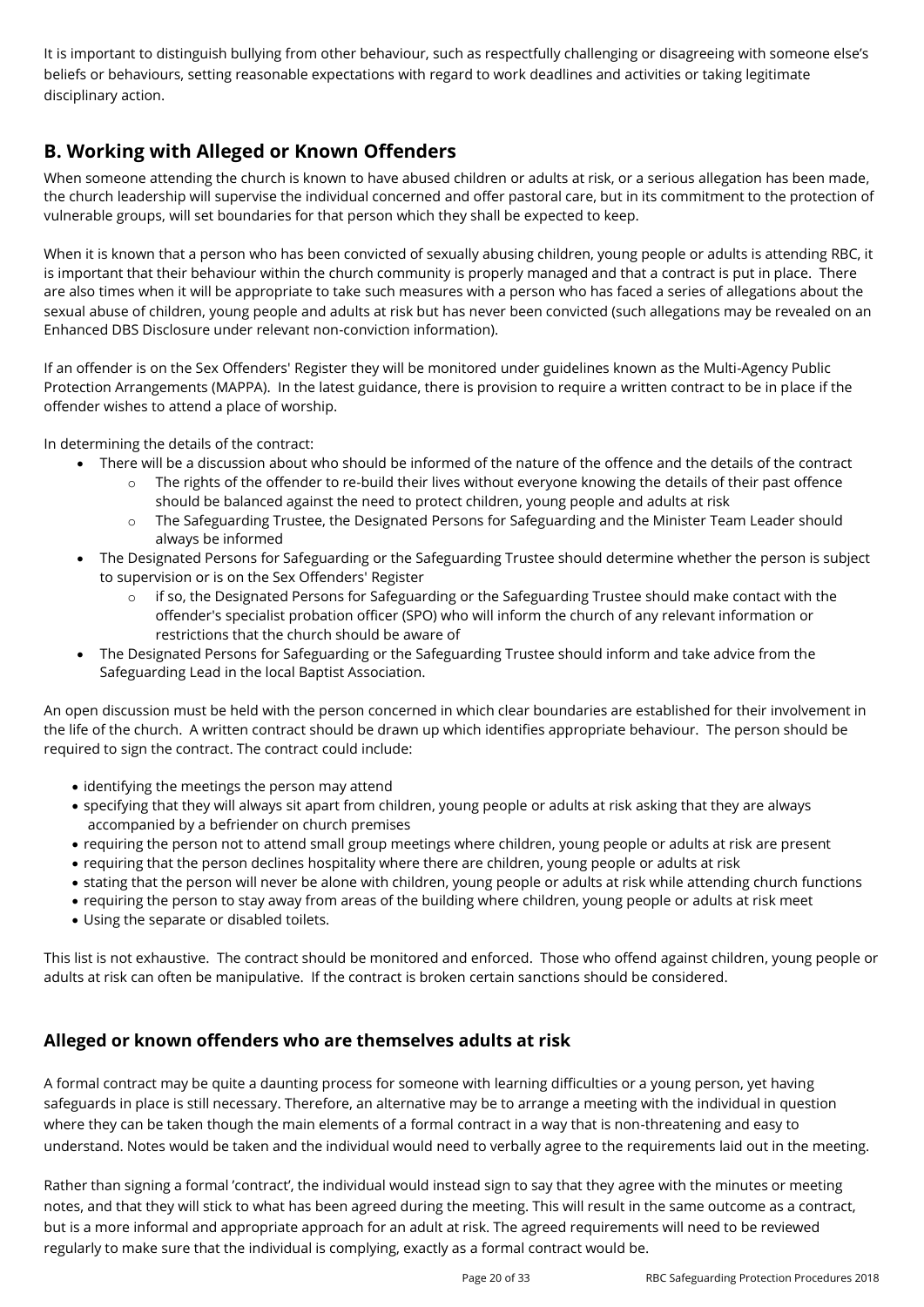# **Appendix 1**

# *DETAILED GUIDANCE ON REPORTING REQUIREMENTS*

### **STAGE 1 – THE WORKER**

The duty of the person who receives information or who has a concern about the welfare of a

child, young person or adult at risk is to **RECOGNISE** the concerns, make a **RECORD** in writing and **RESPOND** by passing on their concerns to one of the Designated Persons for Safeguarding (DPS). If he/she is not contactable, or they are implicated in the situation, another member of the church Safeguarding Team should be contacted instead.

Concerns should be passed on to the DPS within 24 hours of the concern being raised. If anyone is considered to be in imminent danger of harm, a report should be made immediately to the police by calling 999. If such a report is made without reference to the DPS, they should be informed as soon as possible afterwards.

A written record using the Safeguarding Incident Report Form should be made as soon as possible after a child or adult at risk tells you about harmful behaviour, or an incident takes place that gives cause for concern.

### **The record should:**

- be hand-written as soon as possible after the event
- be legible and state the facts accurately (when hand-written notes are typed up later the original hand-written notes should be retained)
- include the child or adult at risk's name, address, date of birth (or age if the date of birth is not known)
- include the nature of the concerns/allegation/disclosure
- include a description of any bruising or other injuries that you may have noticed
- include an exact record of what the child or adult at risk has said, using their own words where possible
- include what was said by the person to whom the concerns were reported
- include any action taken as a result of the concerns
- be signed and dated
- be kept secure and confidential and made available only to the church Safeguarding Team (including the church Minister Team Leader), representatives of any statutory authorities involved and the local Baptist Association.

If concerns arise in the context of children's or adult at risk work, the worker who has the concern may in the first instance wish to talk it through with their group leader, where appropriate. However, such conversations should not delay concerns being passed on to the DPS. It should be clear that the duty remains with the worker to record and pass on their concerns to the DPS. If an issue concerns an adult at risk who does not give permission to pass on the information to anyone else, the worker should explain that they will need to speak with the DPS, who will have greater expertise in dealing with the issue at hand. If a concern is brought to the attention of a group leader by one of the workers, the leader should remind the worker of their duty to record and report, and will also themselves have a duty to pass on the concern to the DPS.

# **STAGE 2 – A DESIGNATED PERSON FOR SAFEGUARDING (DPS)**

The duty of a DPS on receiving a report is to **REVIEW** the concern that they have received and **REPORT** the concern on to the appropriate people, where necessary. Where possible we will always use two people for all incidents.

### **The duty to REVIEW**

In reviewing the report that is received, a DPS:

- should take into account their level of experience and expertise in assessing risk to children or adults at risk.
- must take into account any other reports that have been received concerning the same individual or family.
- may speak with others in the church where appropriate (including the Minister Team Leader and church Safeguarding Team, unless allegations involve them) who may have relevant information and knowledge that would impact on any decision being made. Such conversations should not lead to undue delay in taking any necessary action.
- may consult with other agencies to seek guidance and advice in knowing how to respond appropriately to the concerns that have been raised.

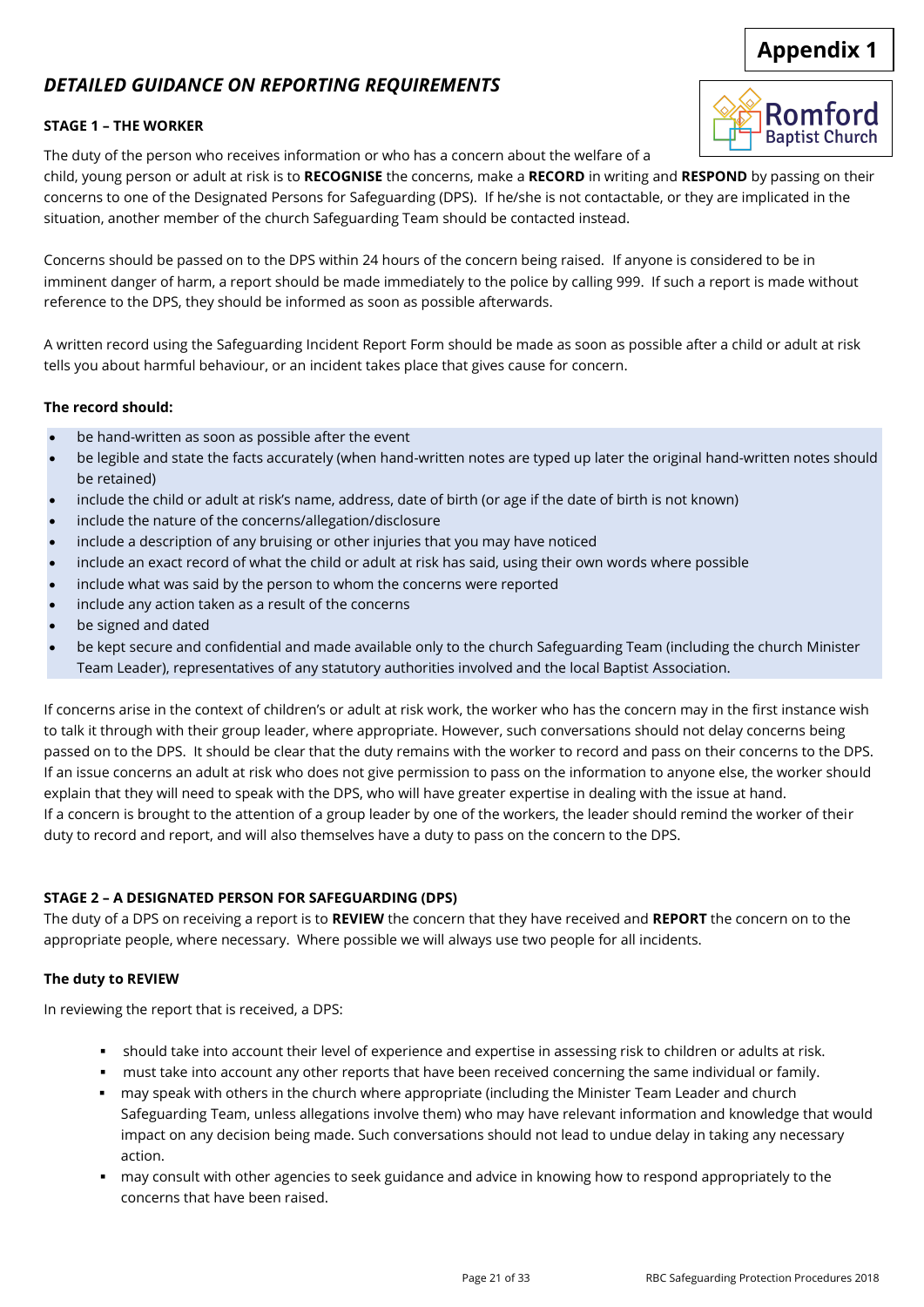#### **The duty to REPORT**

The DPS will decide who the report should be referred on to, working in conjunction with the church Safeguarding Team where appropriate. They may:

- refer back to the worker who made the initial report if there is little evidence that a child or adult at risk is being harmed, asking for appropriate continued observation.
- refer the concern to others who work with the child or adult at risk in question, asking for continued observation where appropriate.
- Inform parents/carers under certain circumstances, where doing so would not present any further risk of harm.
- Make a formal referral to the police or local Social Services team. With adults at risk, confidentiality means that someone's personal business is not discussed with others, except with their permission. This is not always possible when considering passing relevant information about abuse or concerns to the statutory authorities, however, it is possible to keep the information confidential to the relevant parties. This means not telling or hinting to others what has been disclosed, not even for prayer ministry purposes. For adults at risk, concerns will only be referred to the police or Social Services without consent where:
	- o the person lacks the mental capacity to make such a choice
	- o there is a risk of harm to others
	- o in order to prevent a crime
- If an allegation is made against someone who works with children\* the allegation should be reported to the Local Authority Designated Officer (LADO) or equivalent. The LADO is located within Children's Services and should be alerted to all cases in which it is alleged that a person who works with children has:
	- o behaved in a way that has harmed, or may have harmed, a child
	- o possibly committed a criminal offence against children, or related to a child
	- $\circ$  behaved towards a child or children in a way that indicates s/he is unsuitable to work with children.
- If an allegation is made against someone who works with adults at risk\*, it should be reported to the police or Adult Social Services.

*\*If a worker has an allegation made against them, they should step down from all church duties until the incident has been investigated by the statutory authorities. It may also be appropriate to put a Safeguarding Contract in place; this should be discussed with the local Baptist Association safeguarding contact.*

- Whenever a formal referral is made to the police, Social Services or LADO, the DPS should report the referral to:
	- o The Safeguarding Trustee
	- o The Minister Team Leader
	- o The local Baptist Association safeguarding contact

A record should be kept of all safeguarding incidents and should be considered in the annual review of the church's Safeguarding Policy. All original reports should be retained safely and securely by the DPS and a written record should be made of the actions taken.

#### **STAGE 3 – THE NEXT STEPS**

Responsibilities to **REPORT** and **SUPPORT** in stage 3 of the process are shared by the church Safeguarding Team and the Minister.

#### **The duty to SUPPORT**

Once concerns, suspicions and disclosures of abuse have been addressed, the church continues to have a responsibility to offer support to all those who have been affected, including:

Victims; Alleged perpetrators; Children; Adults at risk; Other family members; Church workers; Church Safeguarding Team; Minister; Leadership Team.

#### **The duty to REPORT**

If a church worker has been accused of causing harm to children, young people or adults at risk this would be classed as a serious incident that should be reported to the Charity Commission by those churches that are registered with the Charity Commission.

If a worker has been removed from their post or would have been removed from their post because of the risk of harm that they pose to children, young people or adults at risk, there is also a statutory duty to report the incident to the Disclosure and Barring Service (DBS).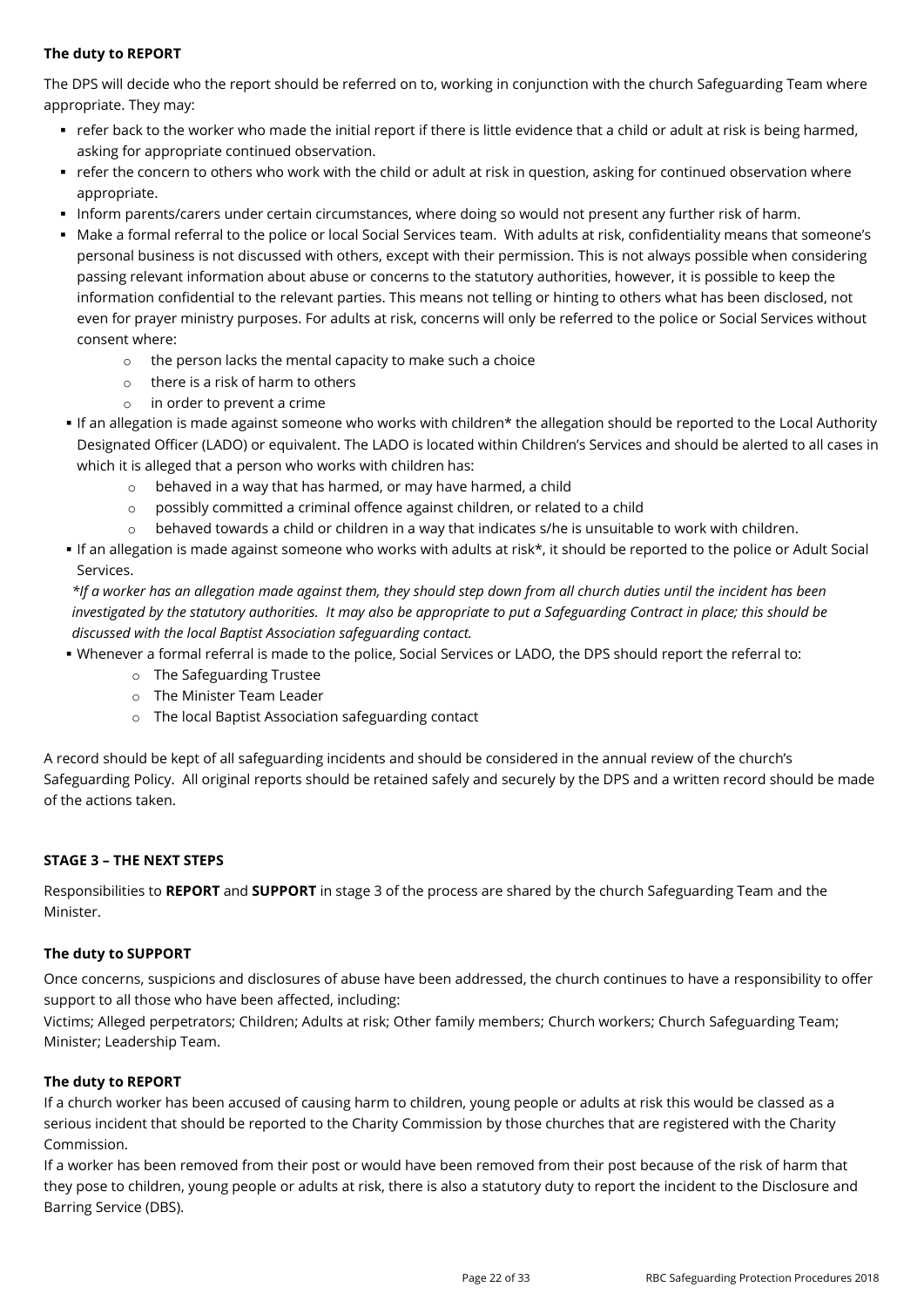# **DEFINITIONS OF ABUSE**

# **Appendix 2**

Romford

#### **Understanding, Recognising and Responding to Abuse**

Abuse and neglect are forms of maltreatment of a child or adult at risk. Somebody may abuse or

**Baptist Church** neglect a child or adult by inflicting harm, or by failing to act to prevent harm. Children and adults at risk may be abused in a family, or in an institutional or community setting; by those known to them or, more rarely, by a stranger. They may be abused by an adult or adults or a child or children. There are many different ways in which people suffer abuse. The list below is, sadly, not exhaustive.

| Type of abuse         | Child                                                                                                    | Adult at risk                                    |
|-----------------------|----------------------------------------------------------------------------------------------------------|--------------------------------------------------|
| Physical              | Actual or likely physical injury to a child, or failure                                                  | To inflict pain, physical injury or suffering to |
|                       | to prevent physical injury to a child.                                                                   | an adult at risk.                                |
| Emotional             | The persistent, emotional, ill treatment of a child                                                      | The use of threats, fear or power gained by      |
|                       | that affects their emotional and behavioural                                                             | another adult's position, to invalidate the      |
|                       | development. It may involve conveying to the child                                                       | person's independent wishes. Such behaviour      |
|                       | that they are worthless and unloved, inadequate,                                                         | can create very real emotional and               |
|                       | or that they are given responsibilities beyond their                                                     | psychological distress. All forms of abuse have  |
|                       | years.                                                                                                   | an emotional component.                          |
| Sexual                | Involves forcing or enticing a child to take part in                                                     | Any non-consenting sexual act or behaviour.      |
|                       | sexual activities, whether or not the child is aware                                                     |                                                  |
|                       | of what is happening. This includes non-contact                                                          | No one should enter into a sexual relationship   |
|                       | activities, such as involving children in looking at, or                                                 | with someone for whom they have pastoral         |
|                       | in the production of, pornographic material or                                                           | responsibility or hold a position of trust.      |
|                       | watching sexual activities, or encouraging children                                                      |                                                  |
|                       |                                                                                                          |                                                  |
|                       | to behave in sexually inappropriate ways.                                                                |                                                  |
| Neglect               | Where adults fail to care for children and protect                                                       | A person's wellbeing is impaired and their       |
|                       | them from danger, seriously impairing health and<br>development.                                         | care needs are not met. Neglect can be           |
|                       |                                                                                                          | deliberate or can occur as a result of not       |
|                       |                                                                                                          | understanding what someone's needs are.          |
| Type of Abuse         | <b>Additional Definitions</b>                                                                            |                                                  |
| Financial             |                                                                                                          |                                                  |
|                       | The inappropriate use, misappropriation, embezzlement or theft of money, property or possessions.        |                                                  |
| Spiritual             | The inappropriate use of religious belief or practice; coercion and control of one individual by         |                                                  |
|                       | another in a spiritual context; the abuse of trust by someone in a position of spiritual authority (e.g. |                                                  |
|                       | minister). The person experiences spiritual abuse as a deeply emotional personal attack.                 |                                                  |
| <b>Discrimination</b> | The inappropriate treatment of a person because of their age, gender, race, religion, cultural           |                                                  |
|                       | background, sexuality or disability.                                                                     |                                                  |
| Institutional         | The mistreatment or abuse of a person by a regime or individuals within an institution. It can occur     |                                                  |
|                       | through repeated acts of poor or inadequate care and neglect, or poor professional practice or ill-      |                                                  |
|                       | treatment. The church as an institution is not exempt from perpetrating institutional abuse.             |                                                  |
| Domestic Abuse        | Domestic abuse is any threatening behaviour, violence or abuse between adults who are or have            |                                                  |
|                       | been in a relationship, or between family members. It can affect anybody regardless of their age,        |                                                  |
|                       | gender, sexuality or social status.                                                                      |                                                  |
|                       | Domestic abuse can be physical, sexual or psychological, and whatever form it takes, it is rarely a      |                                                  |
|                       | one-off incident. Usually there is a pattern of abusive and controlling behaviour where an abuser        |                                                  |
|                       | seeks to exert power over their family member or partner.                                                |                                                  |
| Cyber Abuse           | The use of information technology (email, mobile phones, websites, social media, instant messaging,      |                                                  |
|                       | chatrooms, etc.) to repeatedly harm or harass other people in a deliberate manner.                       |                                                  |
| Self-harm             | Self-Harm is the intentional damage or injury to a person's own body. It is used as a way of coping      |                                                  |
|                       | with or expressing overwhelming emotional distress. An individual may also be neglecting                 |                                                  |
|                       | themselves, which can result in harm to themselves.                                                      |                                                  |
| Mate crime            | 'Mate crime' is when people (particularly those with learning disabilities) are befriended by members    |                                                  |
|                       | of the community, who go on to exploit and take advantage of them.                                       |                                                  |
| <b>Modern Slavery</b> | Modern slavery is the practice of treating people as property; it includes bonded labour, child          |                                                  |
|                       | labour, sex slavery and trafficking. It is illegal in every country of the world.                        |                                                  |
|                       |                                                                                                          |                                                  |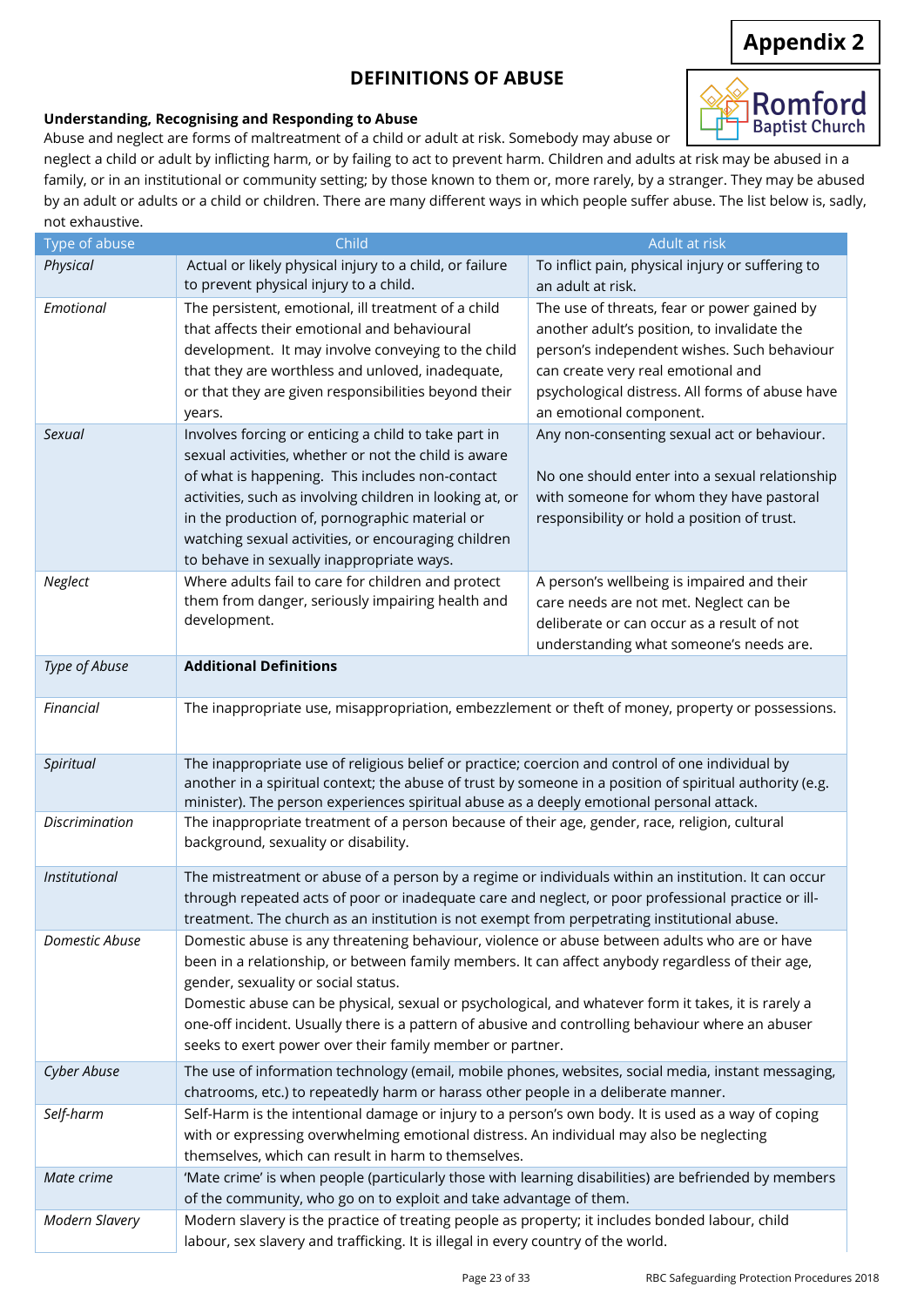| Human Trafficking                   | Human trafficking is when people are bought and sold for financial gain and/or abuse. Men, women<br>and children can be trafficked, both within their own countries and over international borders. The<br>traffickers will trick, coerce, lure or force these vulnerable individuals into sexual exploitation, forced<br>labour, street crime, domestic servitude or even the sale of organs and human sacrifice.                                                                                |
|-------------------------------------|---------------------------------------------------------------------------------------------------------------------------------------------------------------------------------------------------------------------------------------------------------------------------------------------------------------------------------------------------------------------------------------------------------------------------------------------------------------------------------------------------|
| Radicalisation                      | The radicalisation of individuals is the process by which people come to support any form of<br>extremism and, in some cases, join terrorist groups. Some individuals are more vulnerable to the<br>risk of being groomed into terrorism than others.                                                                                                                                                                                                                                             |
| Honour/Forced<br><b>Marriage</b>    | An honour marriage/forced marriage is when one or both of the spouses do not, or cannot, consent<br>to the marriage. There may be physical, psychological, financial, sexual and emotional pressure<br>exerted in order to make the marriage go ahead. The motivation may include the desire to control<br>unwanted behaviour or sexuality.                                                                                                                                                       |
| Female Genital<br><b>Mutilation</b> | Female genital mutilation (FGM) comprises all procedures involving partial or total removal of the<br>female external genitalia or other injury to the female genital organs for non-medical reasons as<br>defined by the World Health Organisation (WHO). FGM is a cultural practice common around the<br>world and is largely performed on girls aged between 10 and 18. Performing acts of FGM is illegal in<br>the UK as is arranging for a child to travel abroad for FGM to be carried out. |
| <b>Historic Abuse</b>               | Historic abuse is the term used to describe disclosures of abuse that were perpetrated in the past.<br>Many people who have experienced abuse don't tell anyone what happened until years later, with<br>around one third of people abused in childhood waiting until adulthood before they share their<br>experience.                                                                                                                                                                            |

Whilst it is not possible to be prescriptive about the signs and symptoms of abuse and neglect, the following list sets out some of the indicators which might be suggestive of abuse:

- unexplained injuries on areas of the body not usually prone to such injuries
- **■** an injury that has not been treated/received medical attention
- an injury for which the explanation seems inconsistent
- a child or adult at risk discloses behaviour that is harmful to them
- unexplained changes in behaviour or mood (e.g. becoming very quiet, withdrawn or displaying sudden bursts of temper)
- inappropriate sexual awareness in children
- signs of neglect, such as under-nourished, untreated illnesses, inadequate care.

**It should be recognised that this list is not exhaustive and the presence of one or more indicators is not in itself proof that abuse is actually taking place. It is also important to remember that there might be other reasons why most of the above are occurring.**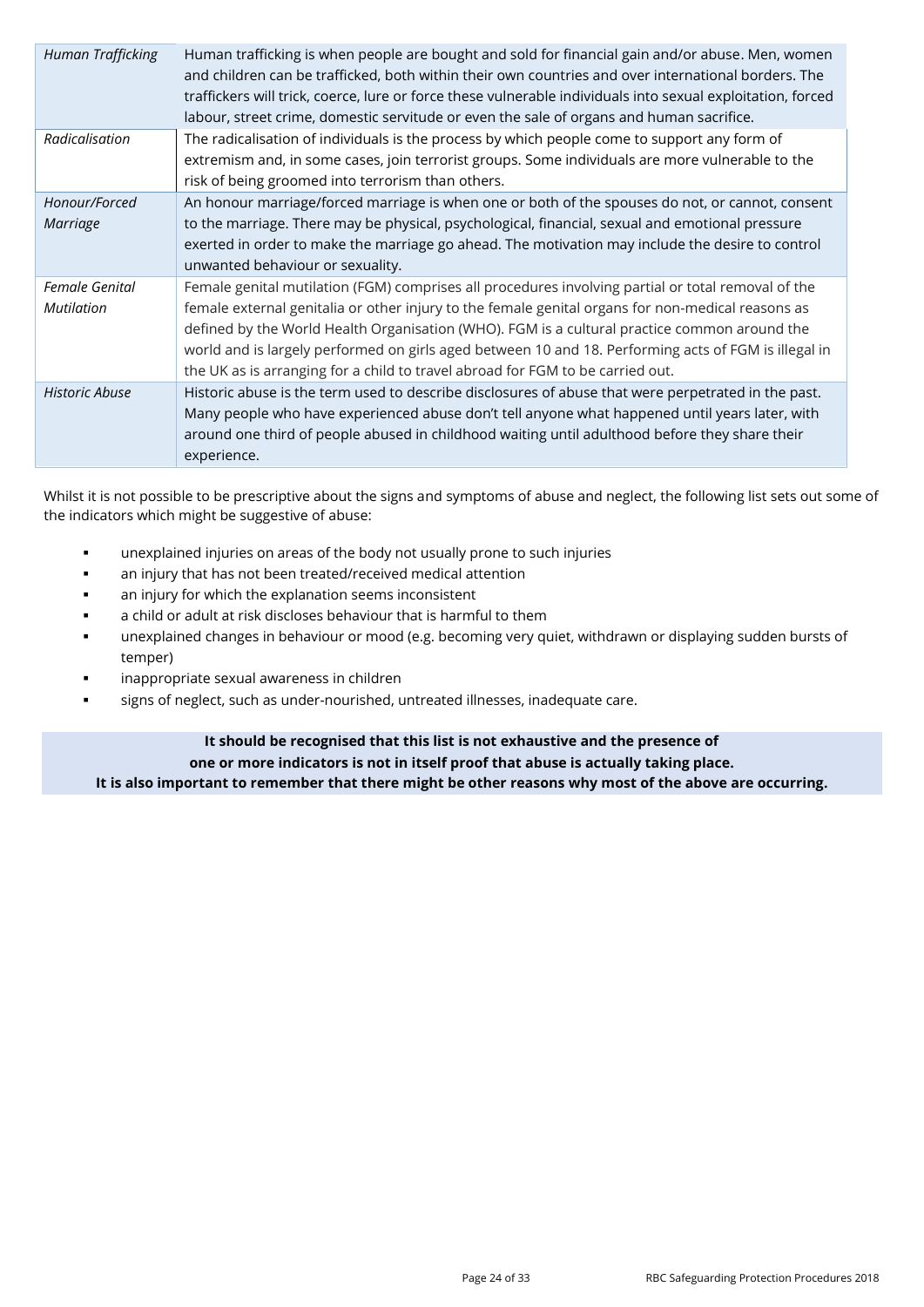**Main Road, Romford, Essex, RM1 3BL Tel:** 01708 743382 **Email:** [office@romfordbaptist.org.uk](mailto:office@romfordbaptist.org.uk) **Web site:** www.romfordbaptist.org.uk **Lead Minister: Rev. Ian Bunce Team Minister: Rev. Vikki Bunce Team Minister: Rev. Jan Loveard Children, Youth & Families Worker: Hannah Griffiths**



# **SAFEGUARDING INCIDENT REPORT FORM**

**This form needs to be completed by one of the Designated Persons for Safeguarding with the person who is reporting the incident**

**Name of group:** 

**Name of Designated Person for Safeguarding (DPS):**

**Contact details of Designated Person for Safeguarding:**

**Name of concerned person or to whom disclosure was given:**

**Contact details of concerned person or whom disclosure was given:**

| Date of birth: |
|----------------|
|                |
|                |

#### **Incident / Disclosure**

(If you need extra space, please use additional sheets)

**Date:** ……………………… **Time:** ………..………….

**Place:** …………………………...………………………………

#### **Brief details of what was happening immediately before disclosure / incident:**

………………………………..…………………….……………………………………...................................................................................................................... ……………………………………………………………………………………………………………………………………………………….....................................................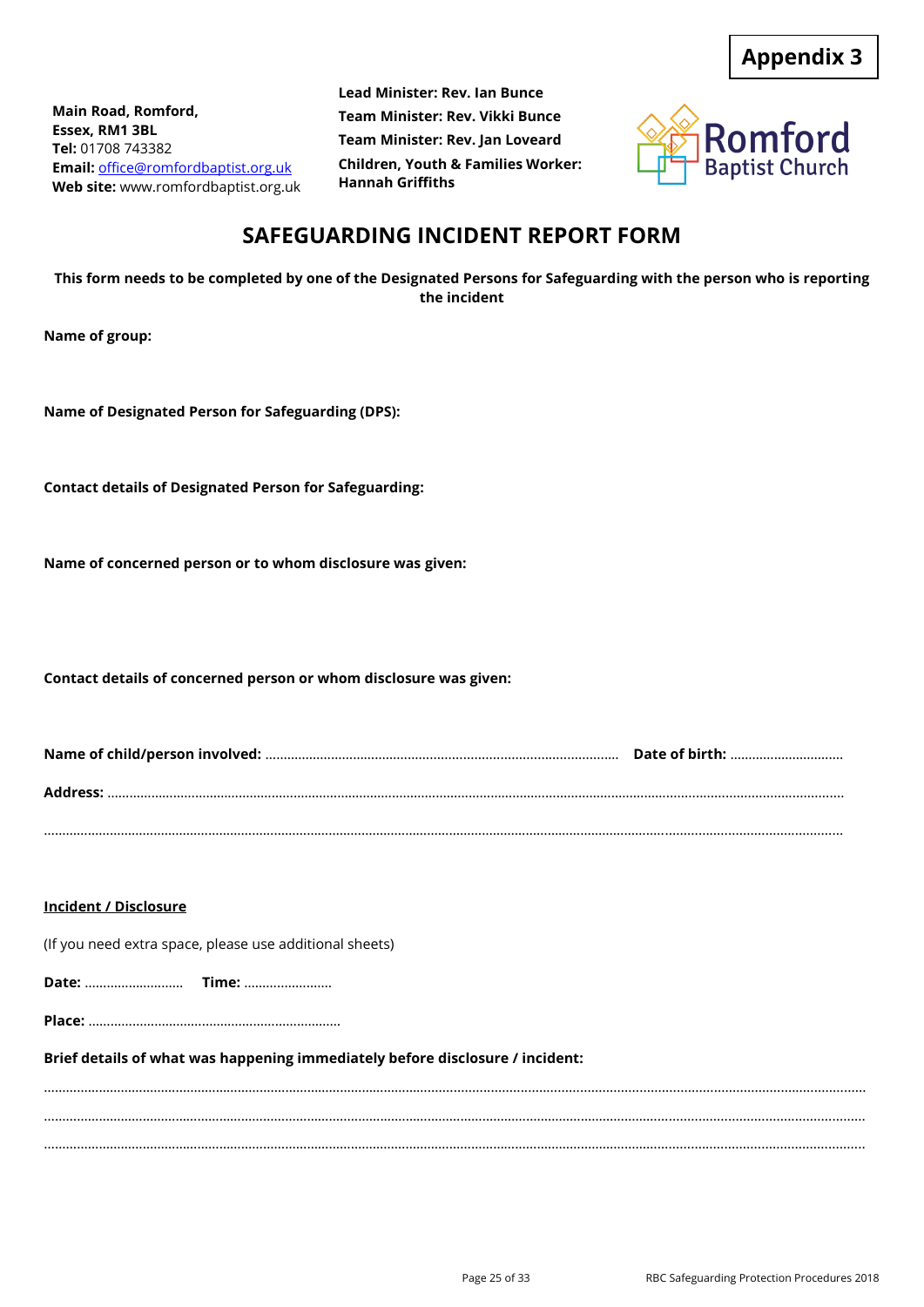| Name/s of the leader/s who heard the disclosure or had concerns: |               |     |           |  |
|------------------------------------------------------------------|---------------|-----|-----------|--|
|                                                                  |               |     |           |  |
|                                                                  |               |     |           |  |
|                                                                  |               |     |           |  |
|                                                                  |               |     |           |  |
|                                                                  |               |     |           |  |
|                                                                  |               |     |           |  |
|                                                                  |               |     |           |  |
|                                                                  |               |     |           |  |
|                                                                  |               |     |           |  |
|                                                                  |               |     |           |  |
|                                                                  |               |     |           |  |
| ANY ACTION THAT HAS BEEN TAKEN                                   |               |     |           |  |
|                                                                  |               |     |           |  |
|                                                                  |               |     |           |  |
|                                                                  |               |     |           |  |
| Have the carers or parents / guardians been informed?            | (Please tick) | Yes | No        |  |
| If so, when and by whom?                                         |               |     |           |  |
|                                                                  |               |     |           |  |
| Have the statutory authorities been informed?                    |               | Yes | <b>No</b> |  |
|                                                                  |               |     |           |  |
| If so, please complete the table:                                |               |     |           |  |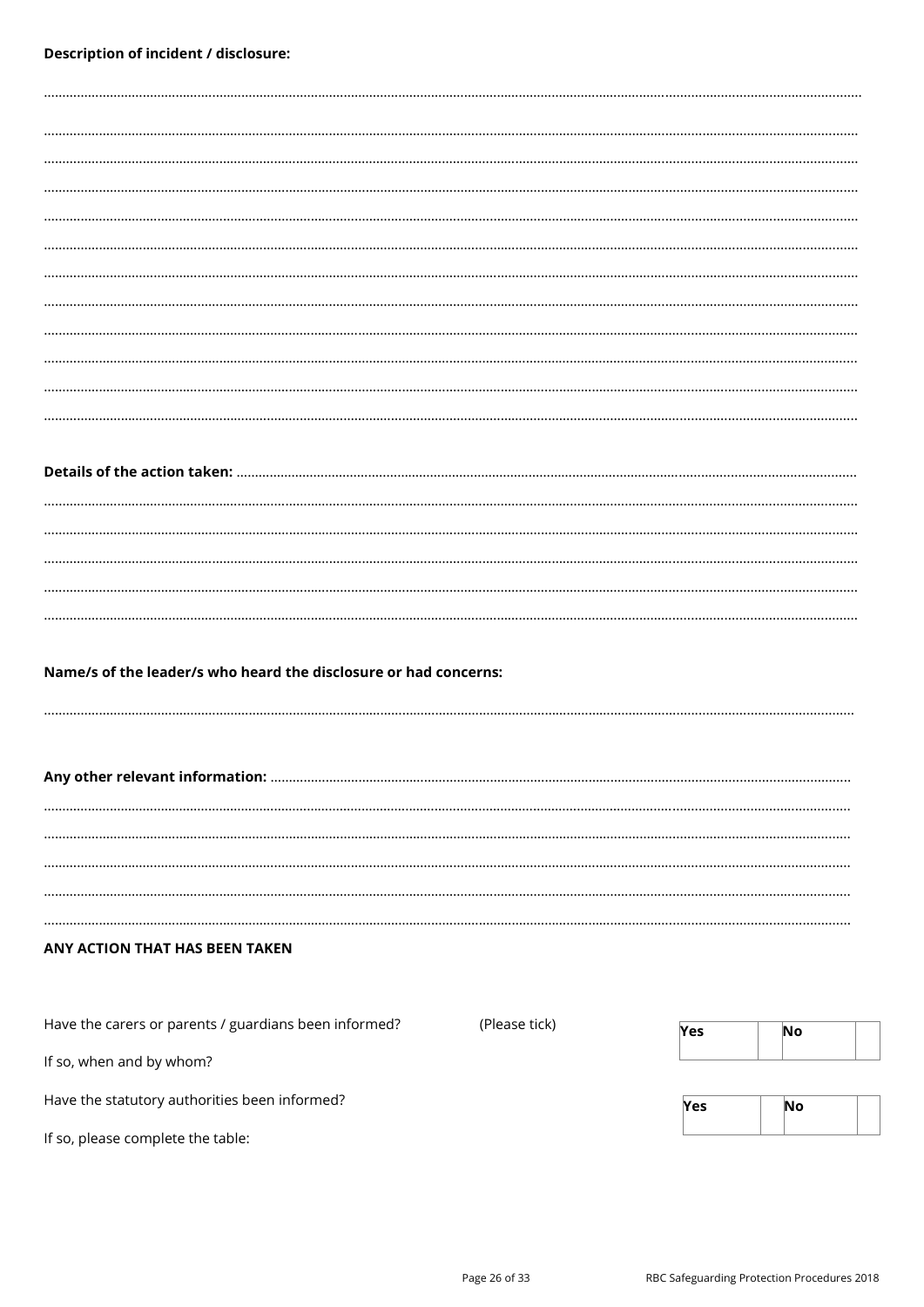#### *Example:*

| <b>Authority</b>     | Police              |  |
|----------------------|---------------------|--|
| <b>Name</b>          | Bobby               |  |
| <b>Position</b>      | Child abuse officer |  |
| <b>Email contact</b> | bobby@police.com    |  |
| <b>Phone contact</b> | 077999              |  |
| <b>Contacted by</b>  | Minister            |  |
| Date & time of       | 1.30pm              |  |
| contact              | 1/4/15              |  |

Has the Local Association been informed?

*(Please do so if the statutory authorities are involved)*

If so, when and by whom?

Any other action taken:

#### **FUTURE ACTION TO BE TAKEN**

**What action needs to be taken?**

#### **Who is responsible for this?**

#### *After completion, please hand directly to one of the Designated Persons for Safeguarding*

We are collecting this information to enable Romford Baptist Church to run church activities safely and ensure we can contact you (or other nominated adult) in case of an emergency.

Data Protection legislation allows us to process this information as we regard it as being in the church's legitimate interest. For more information about how we hold your data and your rights under Data Protection legislation please go to <https://romfordbaptist.org.uk/> and view our Privacy Notice.

| Yes | No |  |  |
|-----|----|--|--|
|     |    |  |  |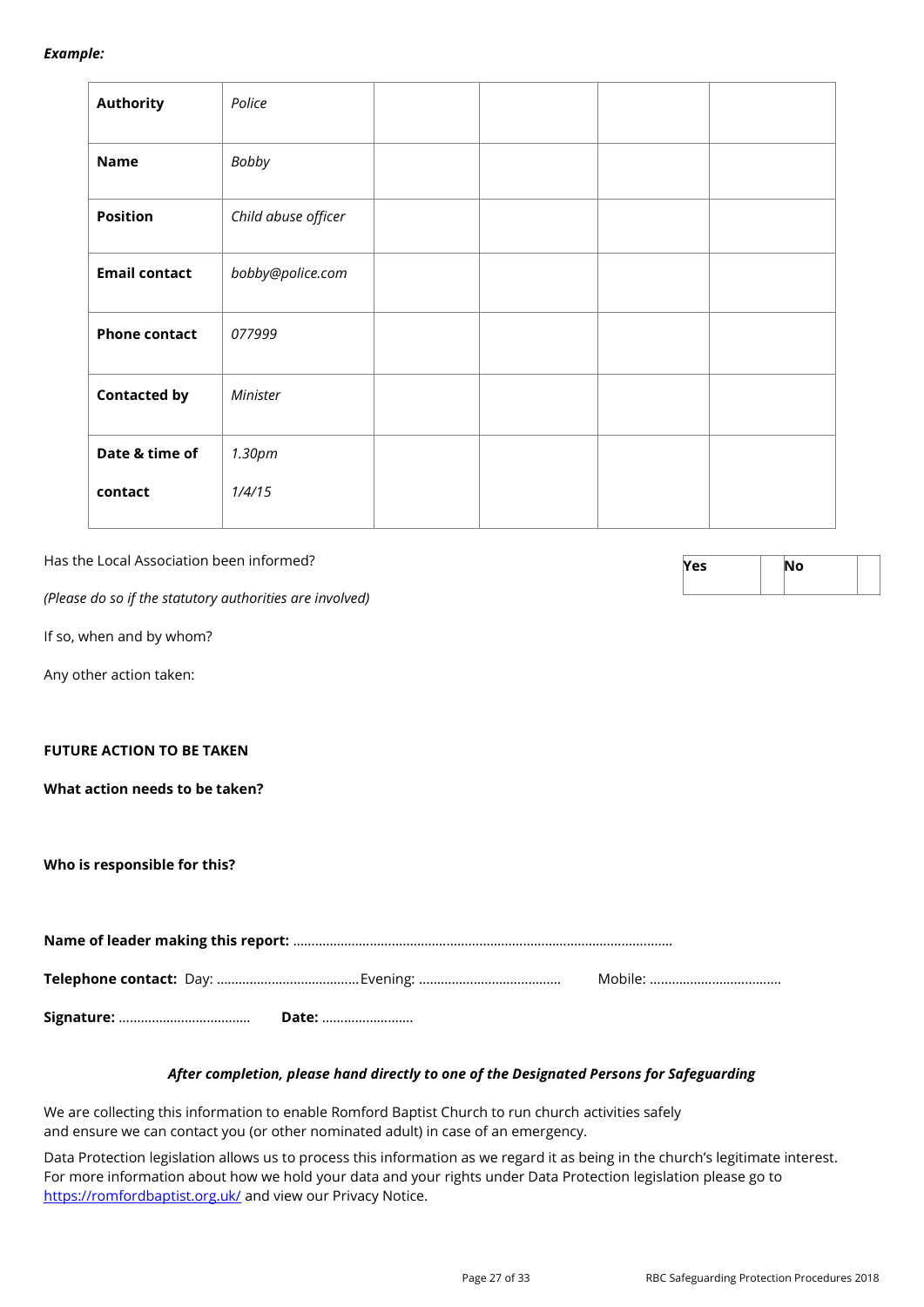# **Body chart**



Name of Individual of Concern\_\_\_\_\_\_\_\_\_\_\_\_\_\_\_\_\_\_\_\_\_\_\_\_\_\_\_\_\_\_\_\_\_\_\_\_\_\_\_\_\_\_\_\_\_\_\_\_\_\_\_\_\_\_\_

Name of person completing this form\_\_\_\_\_

These diagrams are designed for the recording of any observable bodily injuries that may appear on the person. Where bruises, burns, cuts, or other injuries occur, shade and label them clearly on the diagram. **Remember it's not your job to investigate or to decide if an injury or mark is non-accidental. Listen, observe and pass it on.**



We are collecting this information to enable Romford Baptist Church to run church activities safely and ensure we can contact you (or other nominated adult) in case of an emergency.

Data Protection legislation allows us to process this information as we regard it as being in the church's legitimate interest. For more information about how we hold your data and your rights under Data Protection legislation please go to <https://romfordbaptist.org.uk/> and view our Privacy Notice.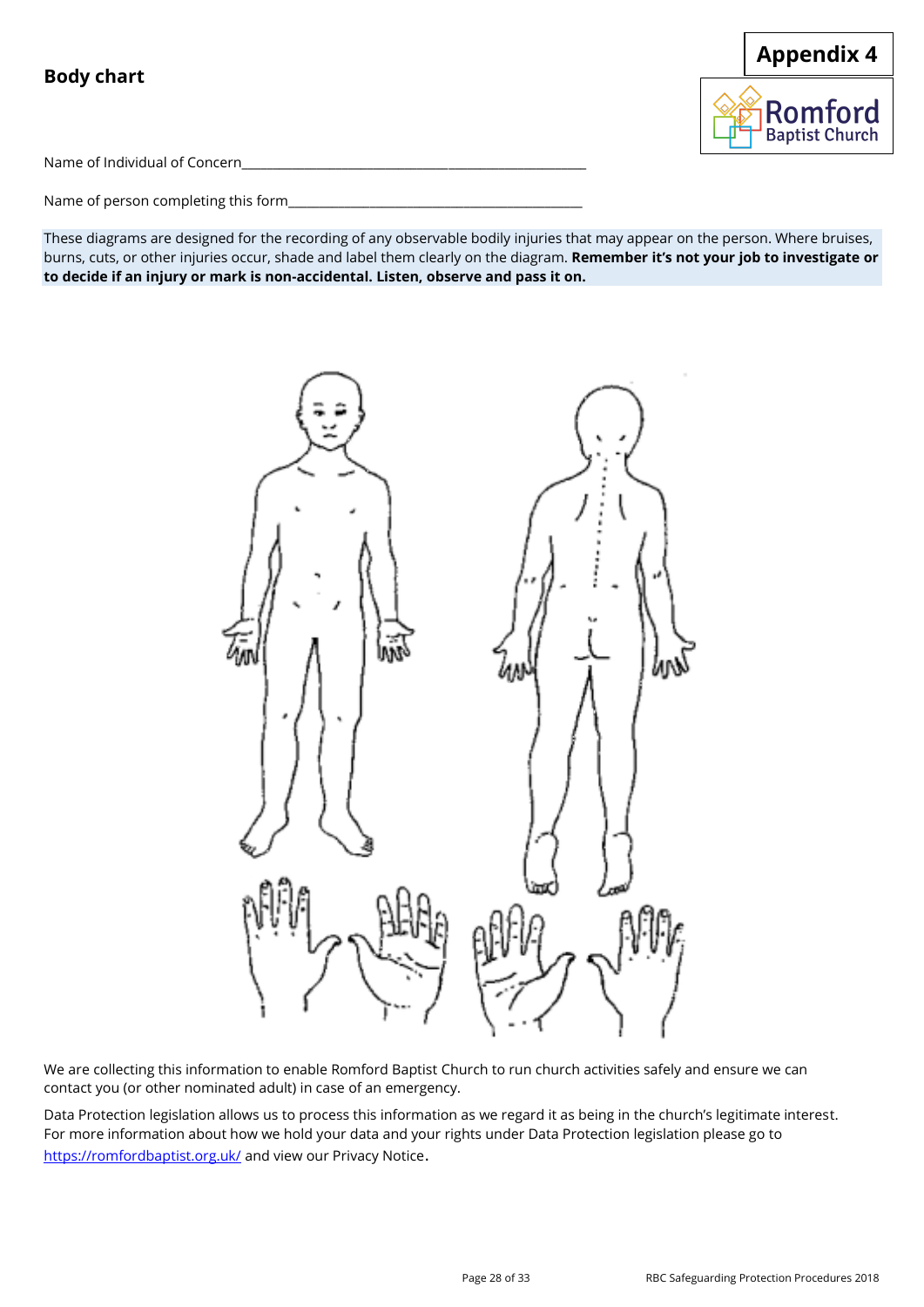

# **Appendix 5**



At every stage the Designated Person for Safeguarding will keep the worker informed of the progress of the case, where appropriate.

#### **What will happen next?**

Once the information has been handed over, the process of professional involvement in cases of child sexual abuse will usually follow this course:

- 1. A strategy discussion involving Social Services, Police Child Protection team, other significant professionals and the person suspecting abuse or to whom the child had talked.
- 2. A decision will be taken as to whether an investigation is warranted; if so, it will then be planned.

N.B. – any investigations are undertaken by Children's Services/Police – our responsibility is to pass on the facts, we *may* be invited to attend a strategy meeting but this is unlikely.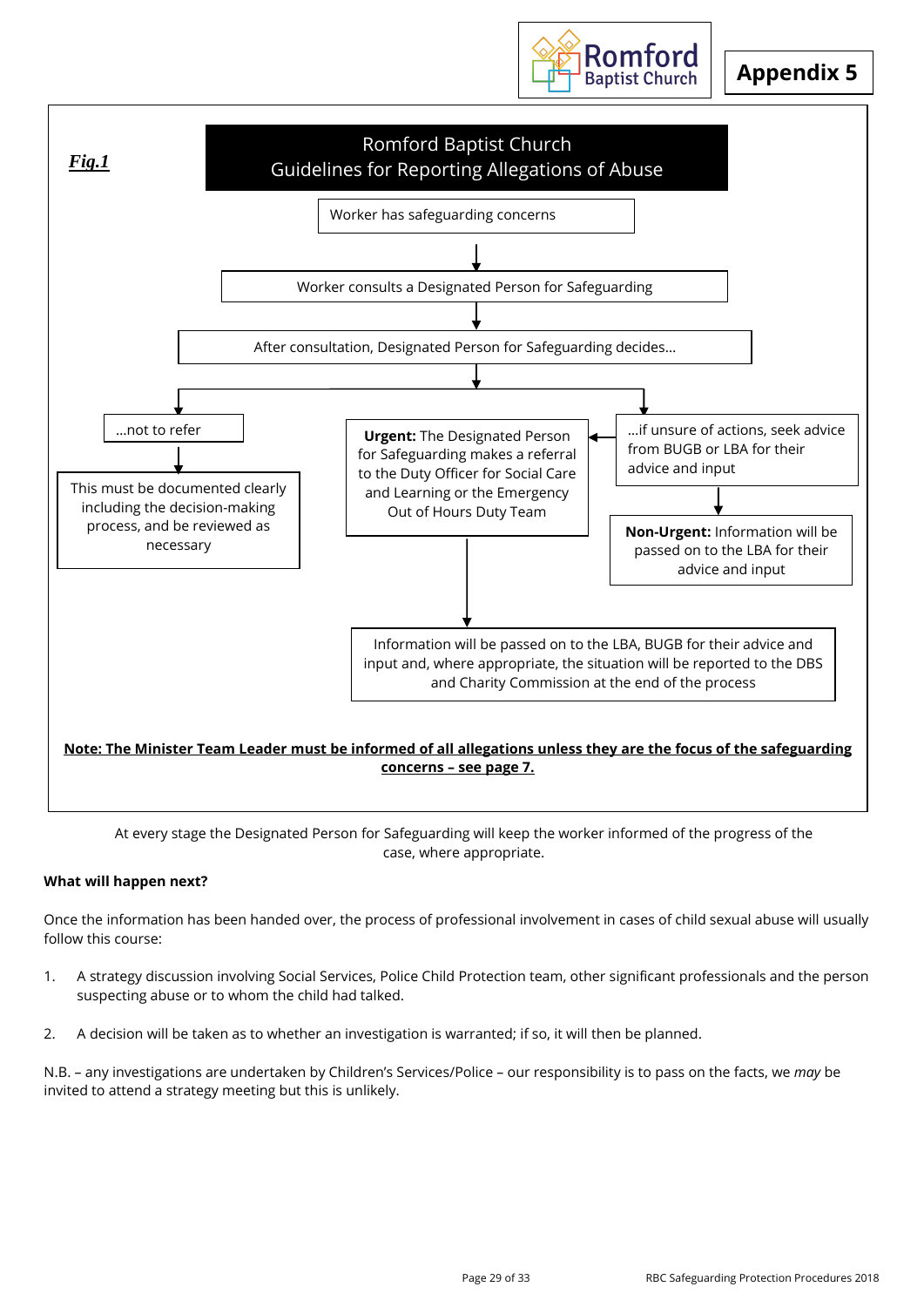# **Child Consent Form (up to and including Year 6) Appendix 6**



We are collecting this information to enable Romford Baptist Church to run church activities safely and ensure we can contact you (or other nominated adult) in case of an emergency.

Data Protection legislation allows us to process this information as we regard it as being in the church's legitimate interest. For more information about how we hold your data and your rights under Data Protection legislation please go to <https://romfordbaptist.org.uk/> and view our Privacy Notice.

#### Tick group(s) attended by the child

| $\frac{1}{2}$ . $\frac{1}{2}$ . $\frac{1}{2}$ . $\frac{1}{2}$ . $\frac{1}{2}$ . $\frac{1}{2}$ . $\frac{1}{2}$ . $\frac{1}{2}$<br><b>Kingdom Tots</b> | <b>Kingdom Kids Bronze</b>                                                                                                                                                     |  |                                                                                  |                                   | Kingdom Kids Silver |                                                                                                                   | Kingdom Kids Gold |     |    |
|------------------------------------------------------------------------------------------------------------------------------------------------------|--------------------------------------------------------------------------------------------------------------------------------------------------------------------------------|--|----------------------------------------------------------------------------------|-----------------------------------|---------------------|-------------------------------------------------------------------------------------------------------------------|-------------------|-----|----|
| <b>Amaze Kingdom Kids</b>                                                                                                                            |                                                                                                                                                                                |  | <b>Kingdom Kids Youth</b>                                                        |                                   |                     | <b>Parent &amp; Toddlers</b>                                                                                      | <b>Kids Club</b>  |     |    |
|                                                                                                                                                      | <b>CONTACT DETAILS &amp; INFORMATION</b>                                                                                                                                       |  |                                                                                  |                                   |                     |                                                                                                                   |                   |     |    |
| Name of<br>child                                                                                                                                     |                                                                                                                                                                                |  |                                                                                  | Date of Birth                     |                     |                                                                                                                   |                   |     |    |
| School                                                                                                                                               |                                                                                                                                                                                |  |                                                                                  | School Year                       |                     |                                                                                                                   |                   |     |    |
| Address                                                                                                                                              |                                                                                                                                                                                |  |                                                                                  | Home phone                        |                     |                                                                                                                   |                   |     |    |
|                                                                                                                                                      |                                                                                                                                                                                |  |                                                                                  | Mobile phone<br>(parent/guardian) |                     |                                                                                                                   |                   |     |    |
|                                                                                                                                                      |                                                                                                                                                                                |  |                                                                                  |                                   |                     | Other emergency contact number                                                                                    |                   |     |    |
| Preferred e-mail<br>contact                                                                                                                          |                                                                                                                                                                                |  |                                                                                  |                                   |                     |                                                                                                                   |                   |     |    |
|                                                                                                                                                      |                                                                                                                                                                                |  |                                                                                  |                                   |                     | MEDICAL INFORMATION (please use reverse of form to provide more details if necessary)                             |                   |     |    |
| Please provide details of any:                                                                                                                       |                                                                                                                                                                                |  |                                                                                  |                                   |                     |                                                                                                                   |                   |     |    |
|                                                                                                                                                      | Medical condition or disability                                                                                                                                                |  |                                                                                  |                                   |                     |                                                                                                                   |                   |     |    |
| Allergies                                                                                                                                            |                                                                                                                                                                                |  |                                                                                  |                                   |                     |                                                                                                                   |                   |     |    |
| Dietary needs                                                                                                                                        |                                                                                                                                                                                |  |                                                                                  |                                   |                     |                                                                                                                   |                   |     |    |
| Special needs                                                                                                                                        |                                                                                                                                                                                |  |                                                                                  |                                   |                     |                                                                                                                   |                   |     |    |
| <b>CONSENT</b> (please circle)                                                                                                                       |                                                                                                                                                                                |  |                                                                                  |                                   |                     |                                                                                                                   |                   |     |    |
|                                                                                                                                                      |                                                                                                                                                                                |  | Do you consent to photos being taken of your child for use within the church?    |                                   |                     |                                                                                                                   |                   | Yes | No |
|                                                                                                                                                      |                                                                                                                                                                                |  | Do you consent to video being taken of your child for use within the church?     |                                   |                     |                                                                                                                   |                   | Yes | No |
|                                                                                                                                                      |                                                                                                                                                                                |  | Do you consent to your child appearing in un-named photos on the church website? |                                   |                     |                                                                                                                   |                   | Yes | No |
| papers, Jack Petchey etc.)?                                                                                                                          |                                                                                                                                                                                |  |                                                                                  |                                   |                     | Do you consent to your child having their photo taken for local display or publicity (i.e. RBC publication, local |                   | Yes | No |
|                                                                                                                                                      | In an emergency, if I cannot be contacted, I give permission for my child to receive medical treatment or<br>Yes<br>No<br>necessary hospital treatment, including anaesthetic. |  |                                                                                  |                                   |                     |                                                                                                                   |                   |     |    |
| Parent/Guardian to sign and print name:                                                                                                              |                                                                                                                                                                                |  |                                                                                  |                                   |                     |                                                                                                                   |                   |     |    |
| Date (DD/MM/YYYY)                                                                                                                                    |                                                                                                                                                                                |  |                                                                                  |                                   |                     |                                                                                                                   |                   |     |    |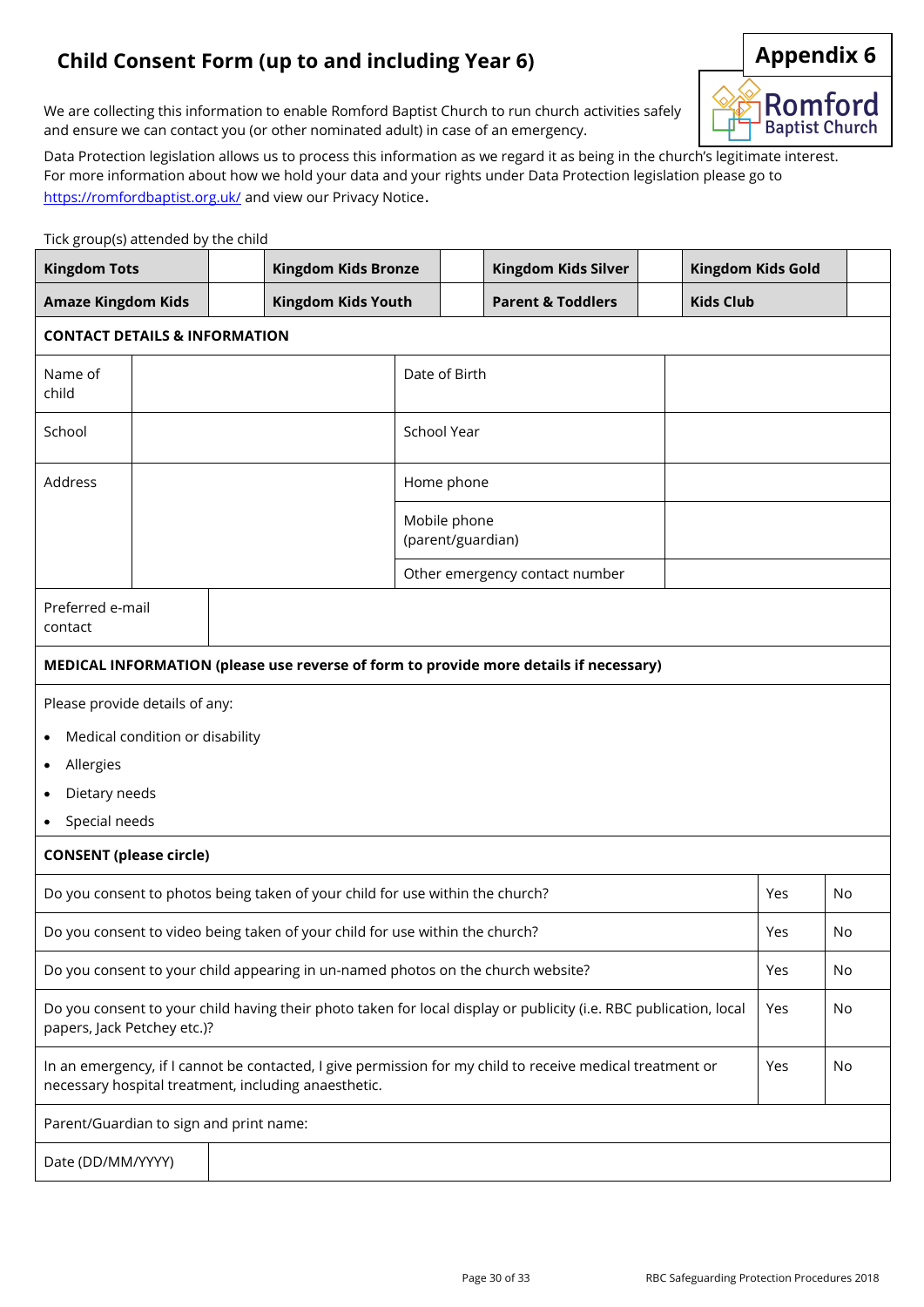# **Youth Consent Form (Years 7-13) Appendix 7**



Data Protection legislation allows us to process this information as we regard it as being in the

church's legitimate interest. For more information about how we hold your data and your rights under Data Protection legislation please go t[o https://romfordbaptist.org.uk/](https://romfordbaptist.org.uk/) and view our Privacy Notice.

| <b>Kingdom Kids Youth</b><br><b>Kingdom Kids Students</b>                                                                                                         |  |  |                                                                                       | Youth Club (Monday night) |                                   |    |     |     |
|-------------------------------------------------------------------------------------------------------------------------------------------------------------------|--|--|---------------------------------------------------------------------------------------|---------------------------|-----------------------------------|----|-----|-----|
| <b>Short courses</b>                                                                                                                                              |  |  |                                                                                       |                           |                                   |    |     |     |
| <b>CONTACT DETAILS &amp; INFORMATION</b>                                                                                                                          |  |  |                                                                                       |                           |                                   |    |     |     |
| Name of young<br>person                                                                                                                                           |  |  |                                                                                       |                           | Date of Birth                     |    |     |     |
| School                                                                                                                                                            |  |  |                                                                                       |                           | School Year                       |    |     |     |
| Address                                                                                                                                                           |  |  |                                                                                       |                           | Home phone                        |    |     |     |
|                                                                                                                                                                   |  |  |                                                                                       |                           | Mobile phone<br>(parent/guardian) |    |     |     |
|                                                                                                                                                                   |  |  |                                                                                       |                           | Other emergency<br>contact number |    |     |     |
| Preferred e-mail contact                                                                                                                                          |  |  |                                                                                       |                           |                                   |    |     |     |
|                                                                                                                                                                   |  |  | MEDICAL INFORMATION (please use reverse of form to provide more details if necessary) |                           |                                   |    |     |     |
| Please provide details of any:<br>Medical condition or disability<br>٠<br>Allergies<br>$\bullet$<br>Dietary needs<br>Special needs                                |  |  |                                                                                       |                           |                                   |    |     |     |
| <b>CONSENT</b> (please circle)                                                                                                                                    |  |  |                                                                                       |                           |                                   |    |     |     |
|                                                                                                                                                                   |  |  | Do you consent to photos being taken of your child for use within the church?         |                           |                                   |    | Yes | No. |
|                                                                                                                                                                   |  |  | Do you consent to video being taken of your child for use within the church?          |                           |                                   |    | Yes | No  |
|                                                                                                                                                                   |  |  | Do you consent to your child appearing in un-named photos on the church website?      |                           |                                   |    | Yes | No  |
| Do you consent to your child having their photo taken for local display or publicity (i.e. RBC publication,<br>local papers, Jack Petchey etc.)?                  |  |  |                                                                                       |                           | Yes                               | No |     |     |
| In an emergency, if I cannot be contacted, I give permission for my child to receive medical treatment or<br>necessary hospital treatment, including anaesthetic. |  |  |                                                                                       |                           | Yes                               | No |     |     |
| I give permission for recognised youth leaders to use electronic means of communication with my child<br>(e.g. mobile phones, e-mail, Facebook etc.)              |  |  |                                                                                       | Yes                       | No                                |    |     |     |
| Parent/Guardian to sign and print name:                                                                                                                           |  |  |                                                                                       |                           |                                   |    |     |     |
| Date (DD/MM/YYYY)                                                                                                                                                 |  |  |                                                                                       |                           |                                   |    |     |     |



Romford **Baptist Church** 

Tick all activities attended by young person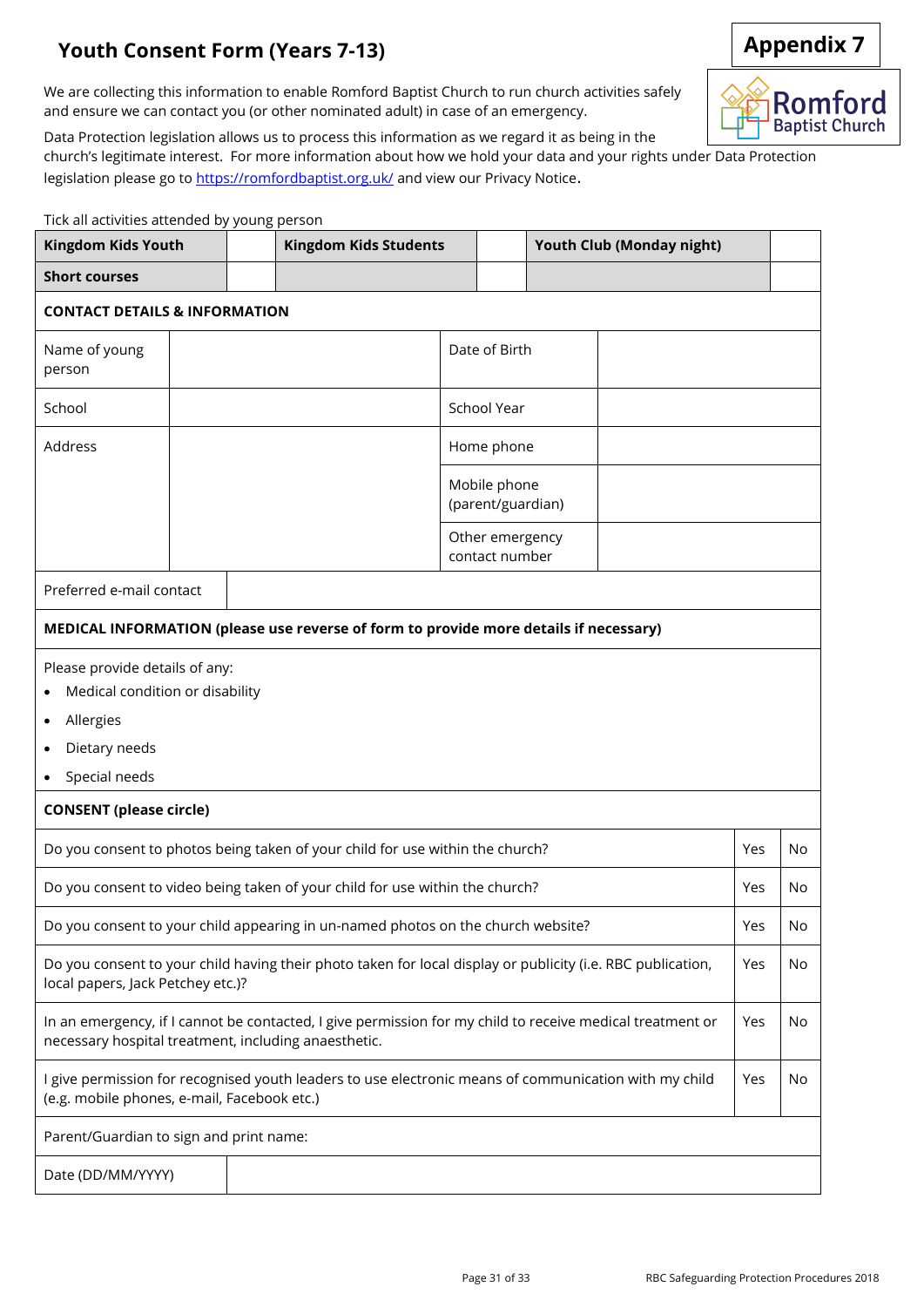# **Adults at risk Consent Form**

We are collecting this information to enable Romford Baptist Church to run church activities safely and ensure we can contact you (or other nominated adult) in case of an emergency.



Data Protection legislation allows us to process this information as we regard it as being in the

church's legitimate interest. For more information about how we hold your data and your rights under Data Protection legislation please go t[o https://romfordbaptist.org.uk/](https://romfordbaptist.org.uk/) and view our Privacy Notice.

| <b>CONTACT DETAILS &amp; INFORMATION</b>                                                                                                                |                              |                                   |     |    |  |  |
|---------------------------------------------------------------------------------------------------------------------------------------------------------|------------------------------|-----------------------------------|-----|----|--|--|
| Name                                                                                                                                                    | Date of Birth                |                                   |     |    |  |  |
| Address                                                                                                                                                 |                              | Home phone                        |     |    |  |  |
|                                                                                                                                                         | Mobile phone<br>appropriate) | (carer/guardian if                |     |    |  |  |
|                                                                                                                                                         |                              | Other emergency<br>contact number |     |    |  |  |
| Preferred e-mail contact                                                                                                                                |                              |                                   |     |    |  |  |
| MEDICAL INFORMATION (please use reverse of form to provide more details if necessary)                                                                   |                              |                                   |     |    |  |  |
| Please provide details of any:<br>Medical condition or disability<br>$\bullet$<br>Allergies<br>$\bullet$<br>Dietary needs<br>$\bullet$<br>Special needs |                              |                                   |     |    |  |  |
| Name of GP                                                                                                                                              |                              |                                   |     |    |  |  |
| Address of GP                                                                                                                                           |                              | Contact number of GP              |     |    |  |  |
| <b>CONSENT</b> (please circle)                                                                                                                          |                              |                                   |     |    |  |  |
| Do you consent to photos being taken for use within the church?                                                                                         |                              |                                   | Yes | No |  |  |
| Do you consent to video being taken for use within the church?                                                                                          |                              |                                   | Yes | No |  |  |
| Do you consent to appearing in un-named photos on the church website?                                                                                   |                              |                                   | Yes | No |  |  |
| Do you consent to having your photo taken for local display or publicity (i.e. RBC publication, local<br>papers, etc.)?                                 |                              |                                   | Yes | No |  |  |
| In an emergency, if I cannot be contacted, I give permission to receive medical treatment or necessary<br>hospital treatment, including anaesthetic.    |                              |                                   | Yes | No |  |  |
| Signature:                                                                                                                                              |                              |                                   |     |    |  |  |
| Date (DD/MM/YYYY)                                                                                                                                       |                              |                                   |     |    |  |  |